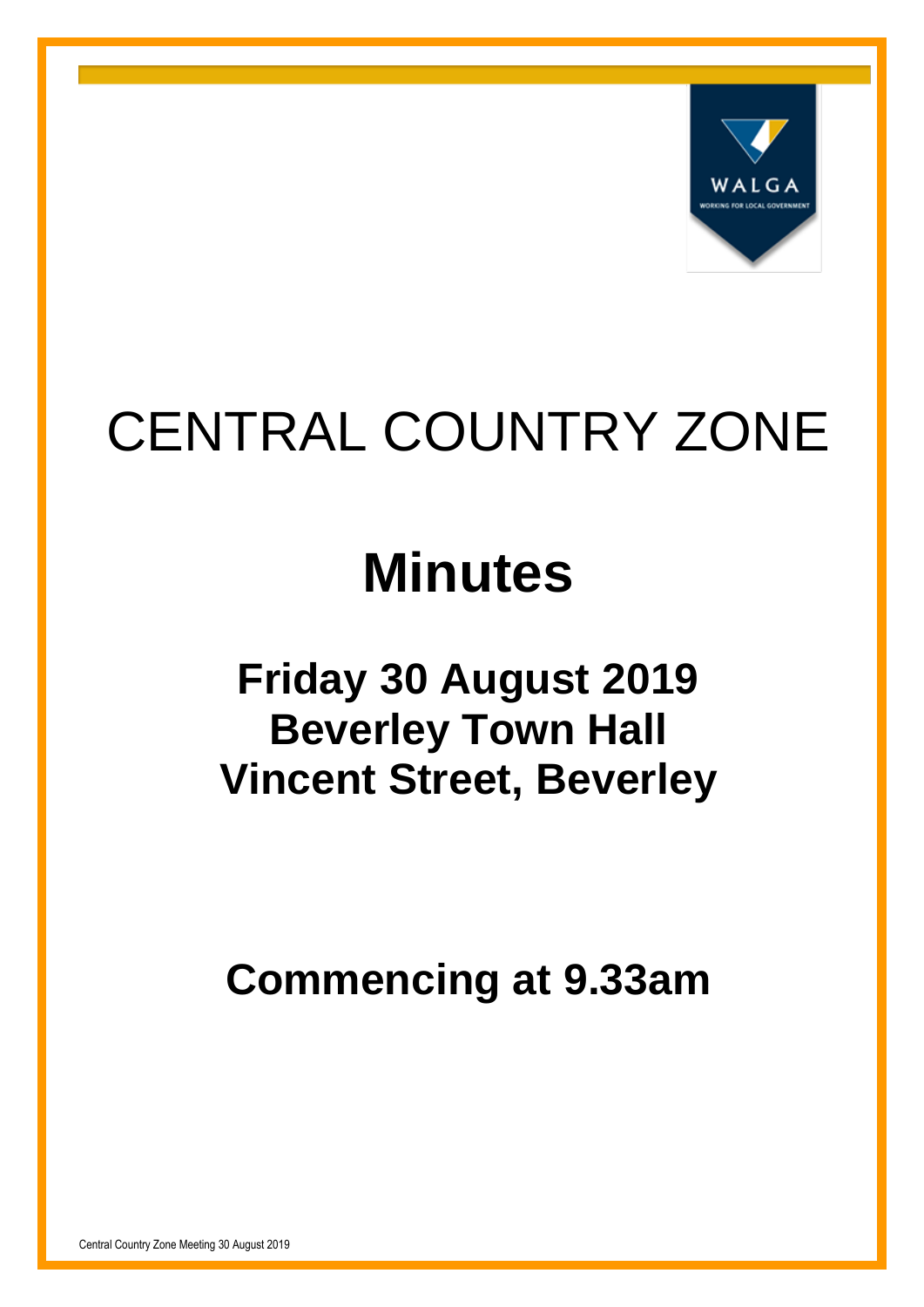## **Table of Contents**

| 1.0  |                                                                                                                       |  |
|------|-----------------------------------------------------------------------------------------------------------------------|--|
|      | 1.1                                                                                                                   |  |
| 2.0  |                                                                                                                       |  |
| 3.0  |                                                                                                                       |  |
| 4.0  |                                                                                                                       |  |
| 5.0  |                                                                                                                       |  |
|      | Presentation on Container Deposit Scheme - Rebecca Brown, Manager Waste and Recycling WA Local<br>5.1                 |  |
|      | Presentation on the Role of the Wheatbelt Development Commission - Gavin Robins, CEO Wheatbelt<br>5.2                 |  |
|      | Emergency Management Issues - Adam Smith, District Emergency Management Advisor, Great<br>5.3                         |  |
| 6.0  |                                                                                                                       |  |
|      | 6.1                                                                                                                   |  |
|      | 6.2<br>Minutes of the Executive Committee Meeting - Wednesday 14 August 2019 (Attachment) 6<br>6.3                    |  |
| 7.0  | WESTERN AUSTRALIAN LOCAL GOVERNMENT ASSOCIATION (WALGA)                                                               |  |
|      | <b>BUSINESS.</b>                                                                                                      |  |
|      | 7.1                                                                                                                   |  |
|      | 7.2<br>7.3                                                                                                            |  |
|      | 7.4                                                                                                                   |  |
|      | 7.5                                                                                                                   |  |
|      | 7.6<br>7.7                                                                                                            |  |
| 8.0  |                                                                                                                       |  |
| 9.0  |                                                                                                                       |  |
|      | 9.1                                                                                                                   |  |
|      | 9.2                                                                                                                   |  |
|      | Minutes of Local Government Agricultural Freight Group Meeting 4 July 2019 (Attachment)16<br>9.2.1<br>9.2.2           |  |
|      | 9.3                                                                                                                   |  |
|      | 9.4                                                                                                                   |  |
| 10.0 |                                                                                                                       |  |
|      | 10.1                                                                                                                  |  |
|      | 10.2<br>Partnering Agreement for the Provision of Mutual Aid for Recovery during Emergencies (Attachment) .22<br>10.3 |  |
|      | 10.4                                                                                                                  |  |
|      | 10.5                                                                                                                  |  |
|      | Lack of Respect and Responsiveness to Local Government and Managing Unwarranted, Untruthful and<br>10.6               |  |
| 11.0 | ZONE BUSINESS - OTHER BUSINESS/URGENT BUSINESS  30                                                                    |  |
|      |                                                                                                                       |  |
| 12.0 |                                                                                                                       |  |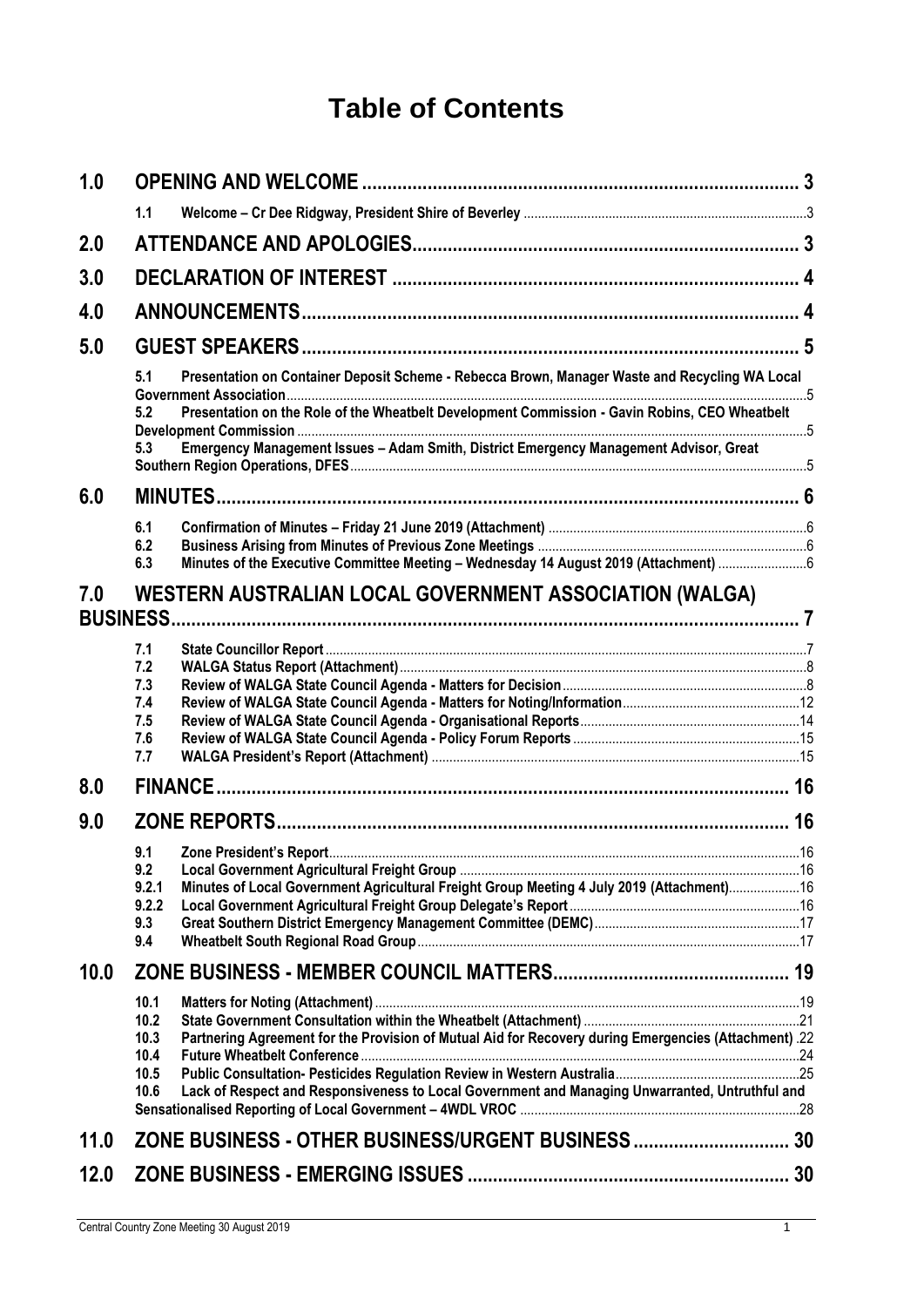| 14.0 |              |  |
|------|--------------|--|
|      | 14.1<br>14.2 |  |
|      | 14.3<br>14.4 |  |
|      | 14.5         |  |
| 15.0 |              |  |
| 16.0 |              |  |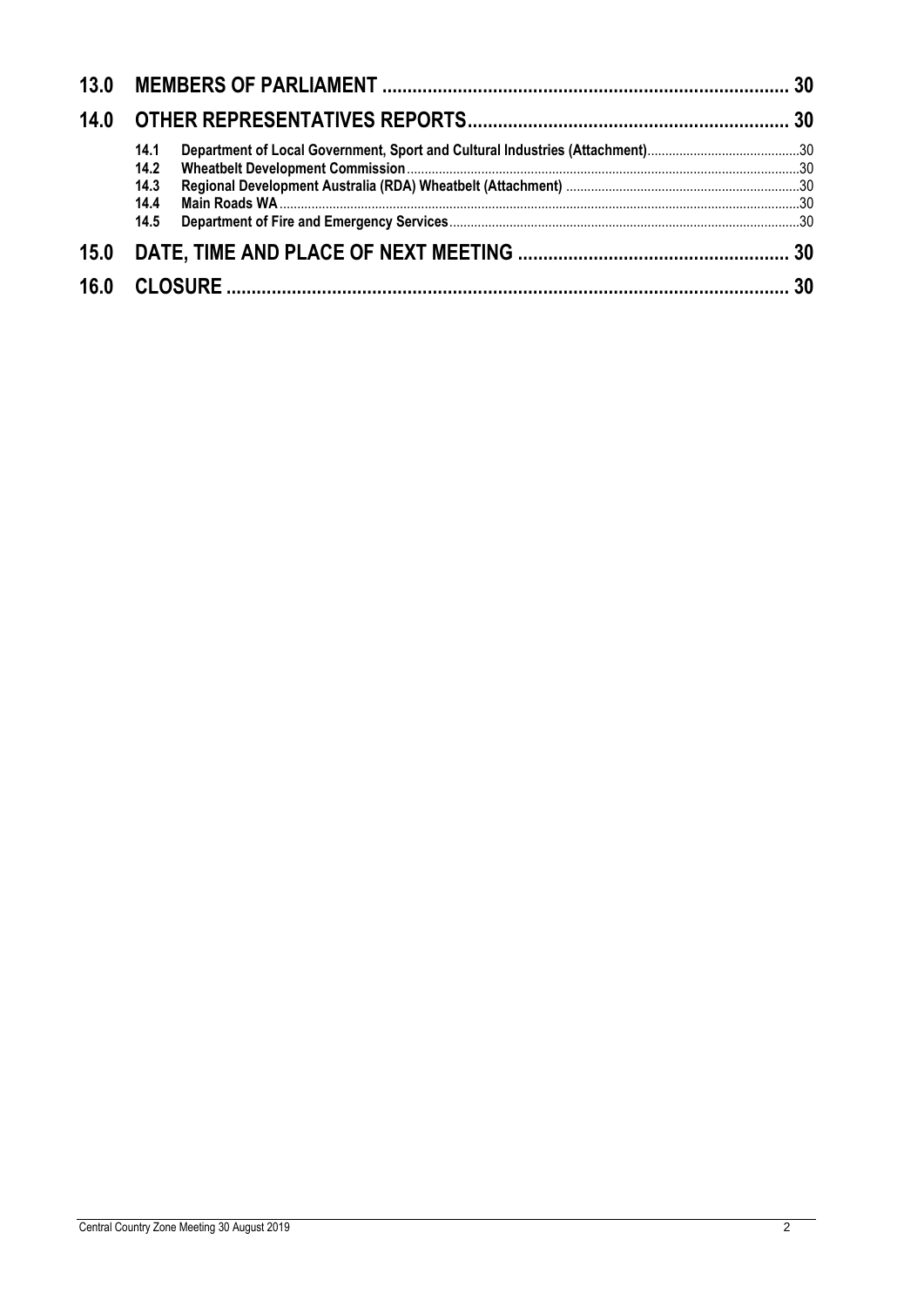## **Minutes**

## **Central Country Zone of WALGA**

## **Friday 30 August 2019, commencing at 9.33am**

## <span id="page-3-0"></span>**1.0 OPENING AND WELCOME**

#### <span id="page-3-1"></span>**1.1 Welcome – Cr Dee Ridgway, President Shire of Beverley**

Cr Dee Ridgway, President Shire of Beverley extended a welcome to delegates and guests and outlined some recent and proposed community developments in the Shire of Beverley.

## <span id="page-3-2"></span>**2.0 ATTENDANCE AND APOLOGIES**

#### **Attendance**

Mr Geoff McKeown CEO, Shire of Williams

Cr Mark Conley (Chair) **President**, Shire of Cuballing Cr Dee Ridgway President, Shire of Beverley Cr Chris Pepper Deputy President, Shire of Beverley Mr Stephen Gollan CEO, Shire of Beverley Cr Katrina Crute President, Shire of Brookton Cr Neil Walker Deputy President, Shire of Brookton Mr Ian Darcy CEO, Shire of Brookton Cr Lyn Baker **President, Shire of Corrigin** President, Shire of Corrigin Ms Natalie Manton CEO, Shire of Corrigin Cr Eliza Dowling **Creative Creative Creative Creative Creative Creative Creative Creative Creative Creative Creative Creative Creative Creative Creative Creative Creative Creative Creative Creative Creative Creative Creati** Mr Gary Sherry CEO, Shire of Cuballing<br>Mr Paul Sheedy CEO, Shire of Cuballing<br>Mr Paul Sheedy Ceo, Shire of Dumbleyung Mr Paul Sheedy A/CEO, Shire of Dumbleyung Cr Barry West (Cr Barry West ) and the Creation of Kulin (Cr Barry West ) and the Cr Barry West (Cr Bodies ) and Cr Benut (Cr Bodies ) and Cr Benut (Cr Bodies ) and Cr Benut (Cr Bodies ) and Cr Benut (Cr Bodies ) and Cr Bo Cr Rodney Duckworth **Cream Cream Cream Cream Cream Cream Cream Cream Cream Cream Cream Cream Cream Cream Cream Cream Cream Cream Cream Cream Cream Cream Cream Cream Cream Cream Cream Cream Cream Cream Cream Cream Cream Cre** Mr Garrick Yandle CEO, Shire of Kulin<br>Cr Steve Hunt Cr Steve Hunt Cr Steve Hunt Deputy President, Shire of Lake Grace Ms Denise Gobbart CEO, Shire of Lake Grace President Leigh Ballard President, Shire of Narrogin Mr Dale Stewart CEO, Shire of Narrogin CEO, Shire of Narrogin Cr Bill Mulroney President, Shire of Pingelly Cr David Freebairn **Deputy President, Shire of Pingelly** Ms Julie Barton **CEO** Shire of Pingelly Cr Wayne Davies President, Shire of Quairading Cr Brett McGuinness **Deputy President, Shire of Quairading** Mr Graeme Fardon CEO, Shire of Quairading Cr Phillip Blight **President, Shire of Wagin** President, Shire of Wagin Cr Greg Ball **Cr Greg Ball** Deputy President, Shire of Wagin Mr Bill Atkinson **A/CEO**, Shire of Wagin Cr Brendan Whitely President, Shire of Wandering Ms Belinda Knight CEO Shire of Wandering Cr Jarrad Logie **President, Shire of Williams** 

Mr Bruce Wittber, Joint Executive Officer Ms Helen Westcott, Joint Executive Officer

Central Country Zone Meeting 30 August 2019 3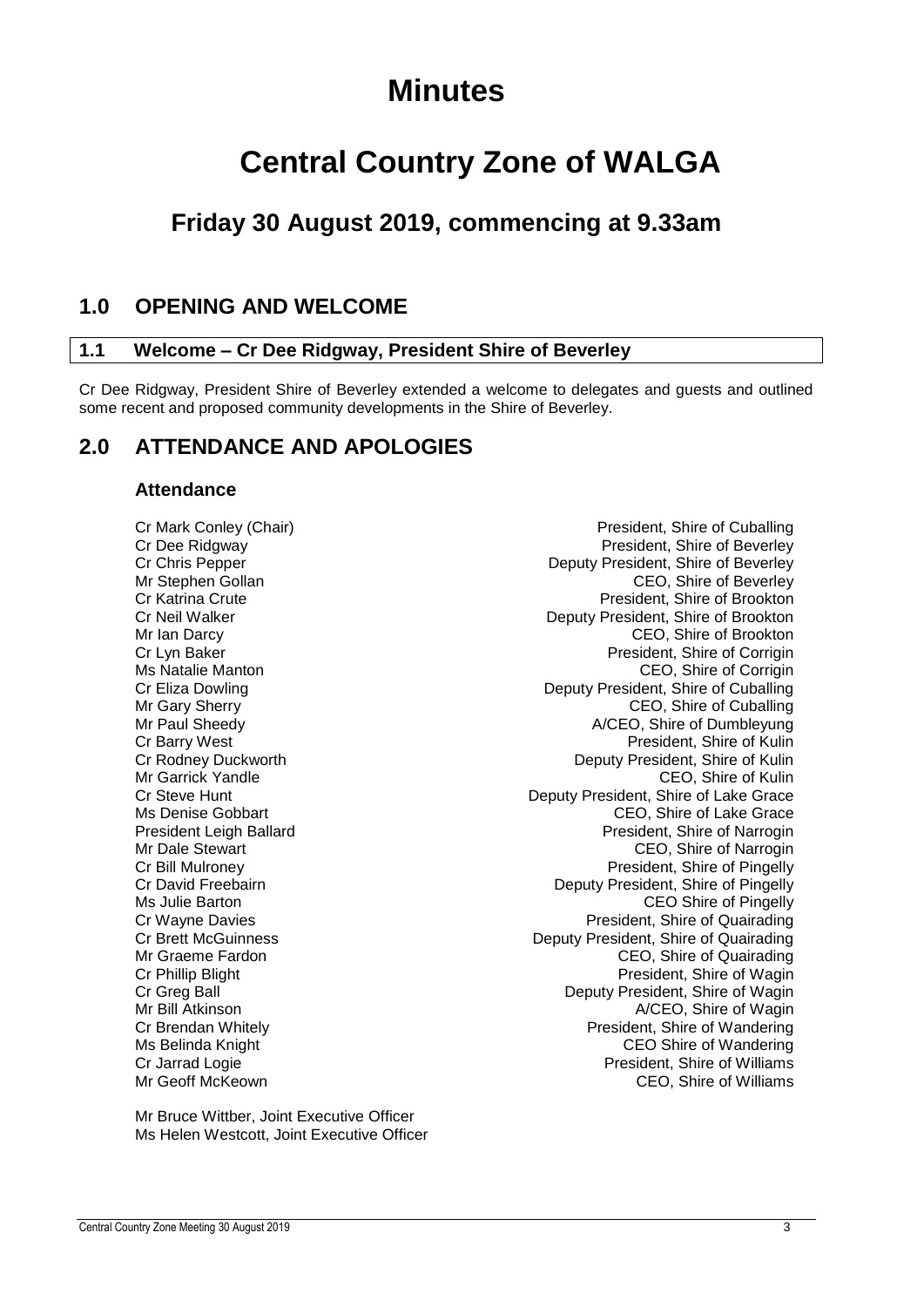#### **WALGA Representatives**

Mr Mark Batty, Executive Manager Environment and Waste Ms Rebecca Brown, Manager Waste and Recycling Ms Alison Maggs, Strategic Sourcing Manager – Business Solutions Mr Rodney Thornton, Wheatbelt South - Regional Road Safety Adviser

#### **Guests**

| Hon Laurie Graham MLC                          | Member for Agricultural Region                                                                            |
|------------------------------------------------|-----------------------------------------------------------------------------------------------------------|
| Mr Adam Smith                                  | District Emergency Management Advisor, Great Southern Region<br>Operations, DFES                          |
| Ms Jenifer Collins                             | Regional Manager Wheatbelt, Department of Local Government,<br>Sport and Cultural Industries              |
| Mr Luke Stevens                                | Senior Legislation and Strategy Officer, Department of Local<br>Government, Sport and Cultural Industries |
| Mr Gavin Robins                                | CEO, Wheatbelt Development Commission                                                                     |
| Ms Pip Kirby                                   | Regional Manager, Wheatbelt Development Commission                                                        |
| <b>Apologies</b>                               |                                                                                                           |
| Hon Mia Davies MLA<br>Mr Peter Rundle MLA      | Member for Central Wheatbelt<br>Member for Roe                                                            |
| Hon Colin de Grussa MLC                        | Member for Agricultural Region                                                                            |
| Cr Jeanette De Landgrafft                      | President, Shire of Lake Grace                                                                            |
| Cr Jill McRae                                  | Councillor, Shire of Quairading                                                                           |
| <b>Cr Peter Smith</b><br>Cr Ray Harrington OAM | Councillor, Shire of Quairading<br>President, Shire of West Arthur                                        |
| Ms Nicole Wasmann                              | CEO, Shire of West Arthur                                                                                 |
| Cr Julie Russell                               | President, Shire of Wickepin                                                                              |

Ms Mandy Walker **Director Regional Development, RDA Wheatbelt Inc** 

### <span id="page-4-0"></span>**3.0 DECLARATION OF INTEREST**

Mr Mark Hook CEO, Shire of Wickepin

Nil

## <span id="page-4-1"></span>**4.0 ANNOUNCEMENTS**

Nil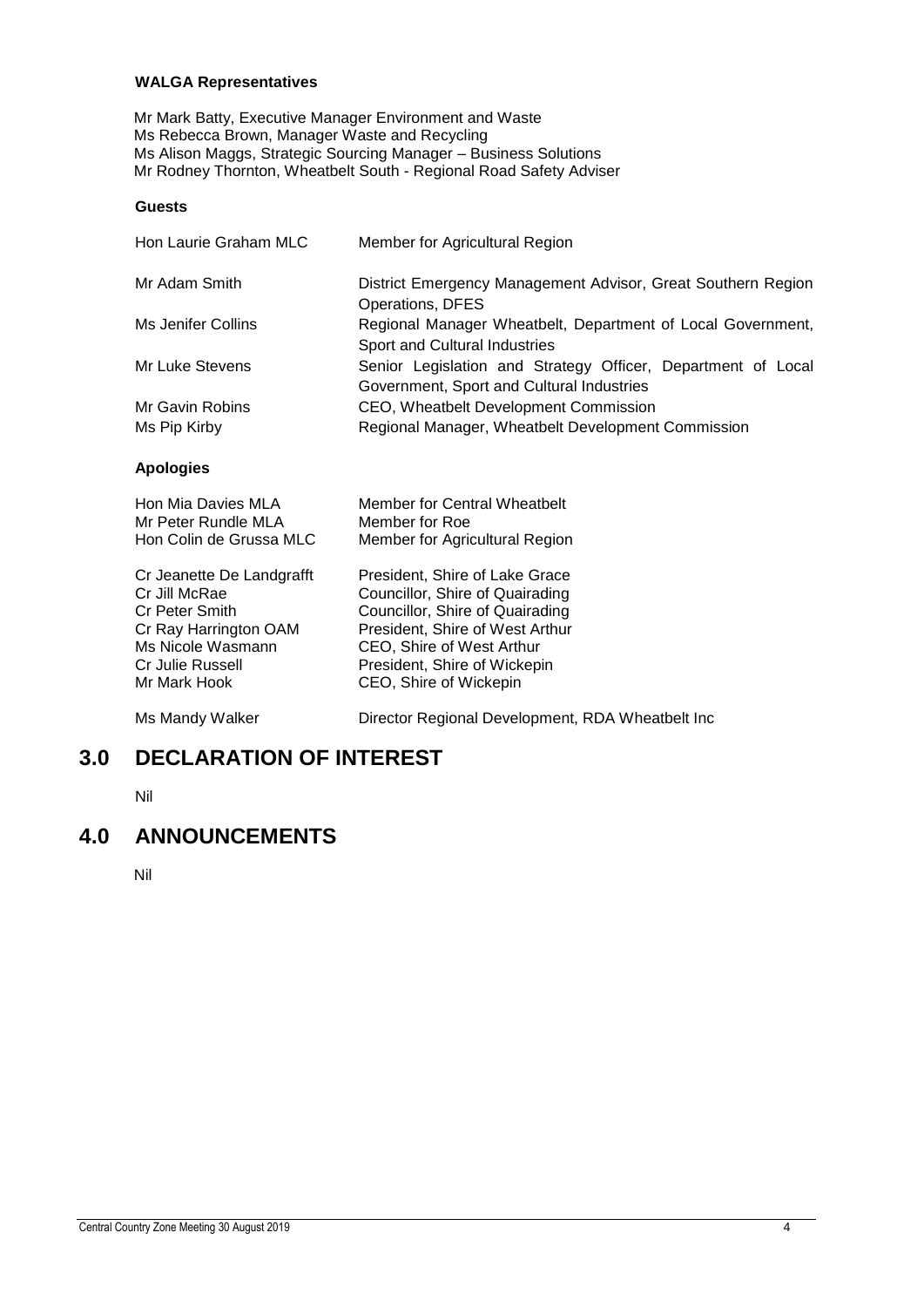## <span id="page-5-0"></span>**5.0 GUEST SPEAKERS**

#### <span id="page-5-1"></span>**5.1 Presentation on Container Deposit Scheme - Rebecca Brown, Manager Waste and Recycling WA Local Government Association**

A presentation on the Container Deposit Scheme.

The Central Country Zone has been particularly interested in the Container Deposit Scheme (CDS) and in the development of collection centres. It made a submission to the CDS relating to Customer Service Standards for Collection Network.

On 18 July 2019 Environment Minister Stephen Dawson announced that Western Australia's container deposit scheme would start on Tuesday, 2 June 2020. He also announced the branding and name "Containers for Change" for the scheme (see [https://wa.containersforchange.com.au/\)](https://wa.containersforchange.com.au/).

WA Return Recycle Renew Ltd (WARRRL) has been appointed as scheme coordinator for the WA container deposit scheme (CDS). WARRRL's website is active at [www.warrrl.com.au.](http://www.warrrl.com.au/)

WARRRL has announced that the opportunities to participate in the collection network and registrations are now open to apply to run refund points.

#### <span id="page-5-2"></span>**5.2 Presentation on the Role of the Wheatbelt Development Commission - Gavin Robins, CEO Wheatbelt Development Commission**

A presentation on the current role of the Wheatbelt Development Commission including the concern of the Zone in relation to State Government consultation in the Wheatbelt (see Agenda Item 10.2)

#### **10.32am the meeting adjourned for morning tea**

#### **11.00am the meeting resumed after morning tea**

#### <span id="page-5-3"></span>**5.3 Emergency Management Issues – Adam Smith, District Emergency Management Advisor, Great Southern Region Operations, DFES**

A short presentation on current emergency management issues.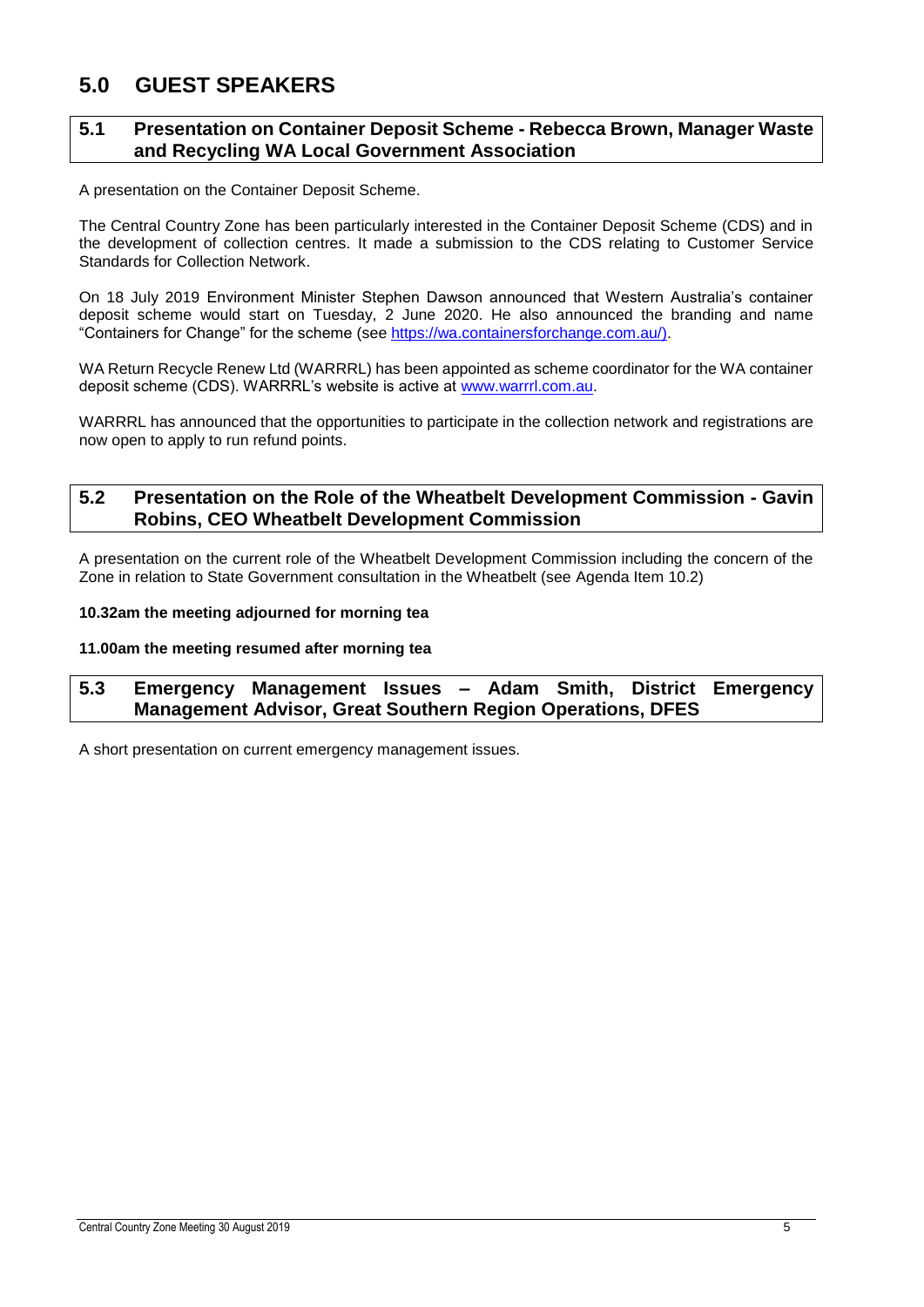## <span id="page-6-0"></span>**6.0 MINUTES**

#### <span id="page-6-1"></span>**6.1 Confirmation of Minutes – Friday 21 June 2019 (Attachment)**

Presenting the Minutes of the Central Country Zone Meeting held Friday 21 June 2019.

#### **RECOMMENDATION:**

That the Minutes of the Meeting of the Central Country Zone held Friday 21 June 2019 be confirmed as a true and accurate record of the proceedings.

**RESOLUTION: Moved: Cr Mulroney Seconded: Cr Blight That the Minutes of the Meeting of the Central Country Zone held Friday 21 June 2019 be confirmed as a true and accurate record of the proceedings.**

**CARRIED**

#### <span id="page-6-2"></span>**6.2 Business Arising from Minutes of Previous Zone Meetings**

Nil

#### <span id="page-6-3"></span>**6.3 Minutes of the Executive Committee Meeting – Wednesday 14 August 2019 (Attachment)**

Presenting the Minutes of the Executive Committee Meeting held Wednesday 14 August 2019.

#### **Executive Officer Comment:**

Any recommendations from the meeting are included as separate agenda items.

#### **RECOMMENDATION:**

That the Minutes of the Meeting of the Central Country Zone Executive Committee held Wednesday 14 August 2019 be received.

**RESOLUTION: Moved: Cr Baker Seconded: Cr McGuinness That the Minutes of the Meeting of the Central Country Zone Executive Committee held Wednesday 14 August 2019 be received.**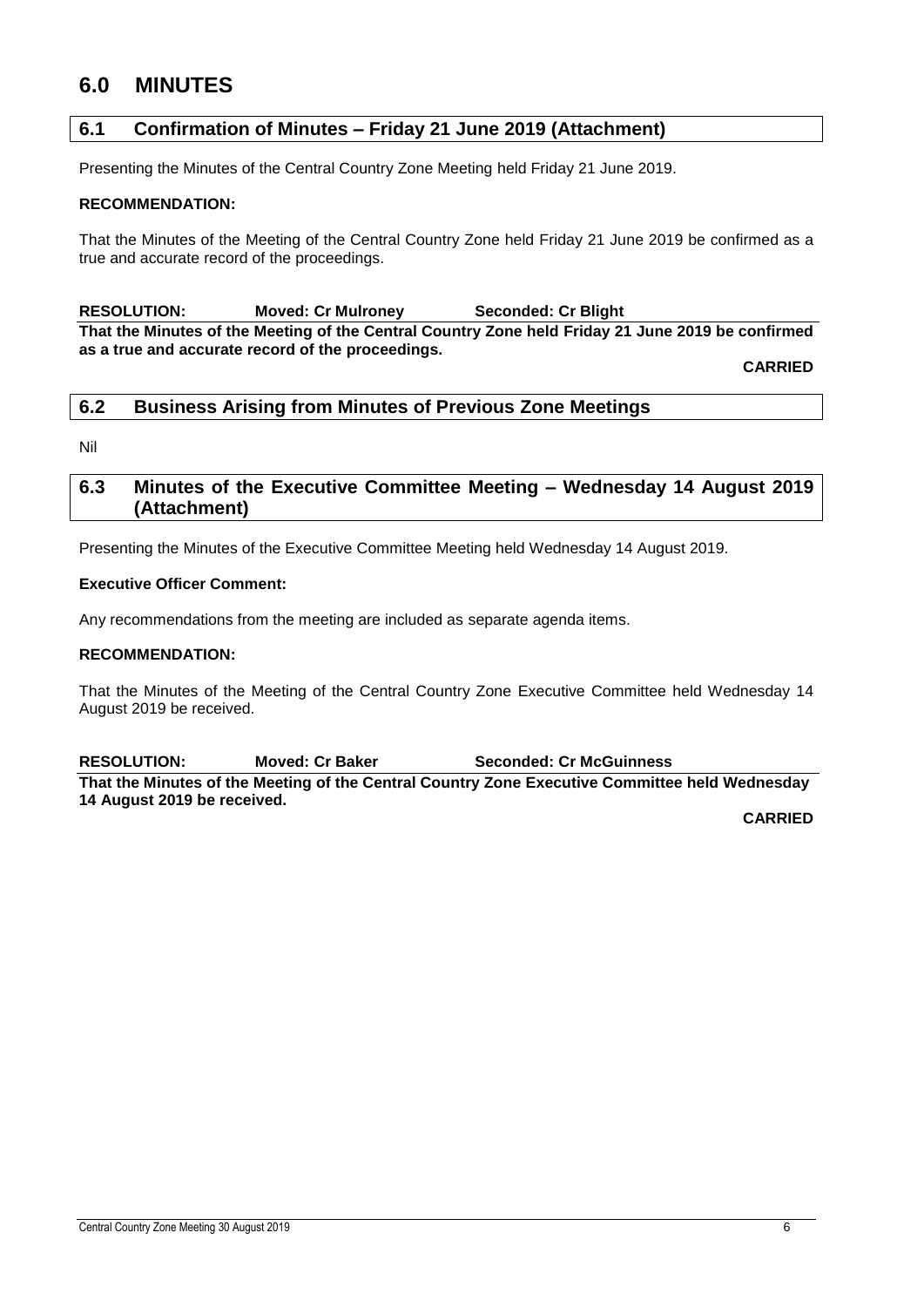## <span id="page-7-0"></span>**7.0 WESTERN AUSTRALIAN LOCAL GOVERNMENT ASSOCIATION (WALGA) BUSINESS**

*Zone delegates to consider the Matters for Decision contained in the WA Local Government Association State Council Agenda and put forward resolutions to Zone Representatives on State Council*

#### <span id="page-7-1"></span>**7.1 State Councillor Report**

#### Cr Phillip Blight

### **Central Country Zone State Councillor Report WALGA State Council Meeting July 2019**

The following comments/notes are provided on the WALGA State Council Meeting held 3 July 2019:

#### **4. EMERGING ISSUES**

#### **4.1 Finalising Payments for Regional Road Group Projects**

That:

- 1. WALGA and the Metropolitan Regional Road Group delegates work with Main Roads WA to establish clear service performance requirements for each stage of line marking, including invoicing.
- 2. Where a request for line marking was submitted on or before 30 April 2019 the outstanding claim amount (final 20%) is accrued at 30 June, the project recorded as being complete in 2018/19 and no penalties on future grants be applied.
- 3. Through the State Road Funds to Local Government Advisory Committee, WALGA seek a change to the Procedures so that invoices are always provided within four weeks of line marking work being completed and Main Roads WA to invoice on the basis of an estimate where this is not achieved. Carried

#### **5.1 National Redress and Local Government (05-086-03-0004 KD)**

Dot point 2 was added to the motion which now reads:

- 1. That WA Local Government participation in the State's National Redress Scheme declaration with full financial coverage by the State, be endorsed in principle, noting that further engagement with the sector will occur in the second half of 2019.
- 2. That WALGA continue to promote awareness of the National Redress Scheme and note that Local Governments may wish to join the Scheme in the future to demonstrate a commitment to the victims of institutional child sexual abuse.

#### **5.2 Draft Guidelines for Local Heritage Surveys and Heritage Act 2018 Proclamation Regulations (05- 071-03-0003 SM)**

Dot point 2 was added to the motion which now reads:

- 1. That the interim submission on the Draft Guidelines for Local Heritage Surveys and Heritage Act 2018 Proclamation Regulations be endorsed.
- 2. That WALGA write to the Minister for Planning, Lands and Heritage advising of the Local Government sectors' concerns about the lack of funding for maintenance, management and conservation of heritage places in Western Australia and urging the State Government to provide additional funding and support for heritage conservation.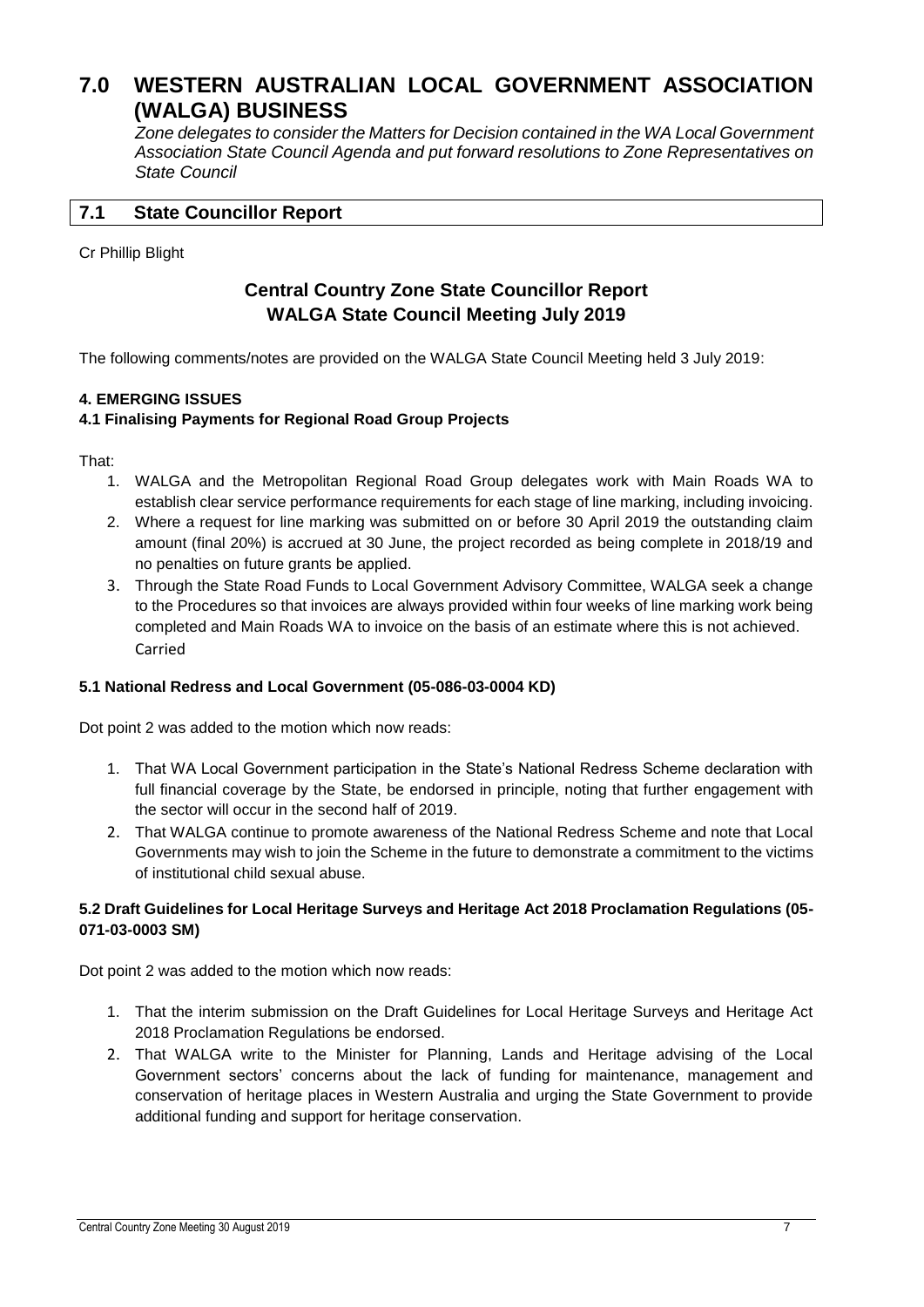#### **5.6 Directions Paper for the 10 Year Strategy on Homelessness (05-018-02-0007 JB)**

Changes to the submission:

- 1. That WALGA notes:
	- a. that the State Government's "Directions Paper for 10-year Strategy on Homelessness: Western Australia 2019-2029" does not explicitly address the general housing affordability crisis as a cause of homelessness, nor the approximate seven year waiting list for qualifying applicants to be allocated social housing
	- b. that without a significant injection of new capital and a qualitative increase in social housing stock, it is hard to see how endemic homelessness can be eliminated even though this is the stated aim of the directions paper.
- 2. The Association's submission be endorsed subject to incorporating the need to address the underlying crisis outlined in (1) above.
- 3. That WALGA advocates to the State and Federal Governments for a whole of Government approach.

Carried

#### <span id="page-8-0"></span>**7.2 WALGA Status Report (Attachment)**

*From Executive Officer*

#### **BACKGROUND:**

Presenting the status report for August 2019.

#### **RECOMMENDATION:**

That the Central Country Zone notes the:

- State Councillor Report; and
- WALGA Status Report.

| <b>RESOLUTION:</b> | <b>Moved: Cr Mulroney</b> | <b>Seconded: Cr Crute</b> |
|--------------------|---------------------------|---------------------------|
|--------------------|---------------------------|---------------------------|

**That the Central Country Zone notes the: State Councillor Report; and**

**WALGA Status Report.**

#### **CARRIED**

#### <span id="page-8-1"></span>**7.3 Review of WALGA State Council Agenda - Matters for Decision**

#### **Background:**

WALGA State Council meets five times each year and as part of the consultation process with Member Councils circulates the State Council Agenda for input through the Zone structure.

The Zone is able to provide comment or submit an alternate recommendation that is then presented to the State Council for consideration.

#### **5.1 Interim Submission - Draft Position Statement: Fibre Ready Telecommunications Infrastructure (05-036-03-0048 VJ)**

#### **WALGA Recommendation**

That the interim submission to the WA Planning Commission on the draft Position Statement: Fibre Ready Telecommunications Infrastructure, be endorsed.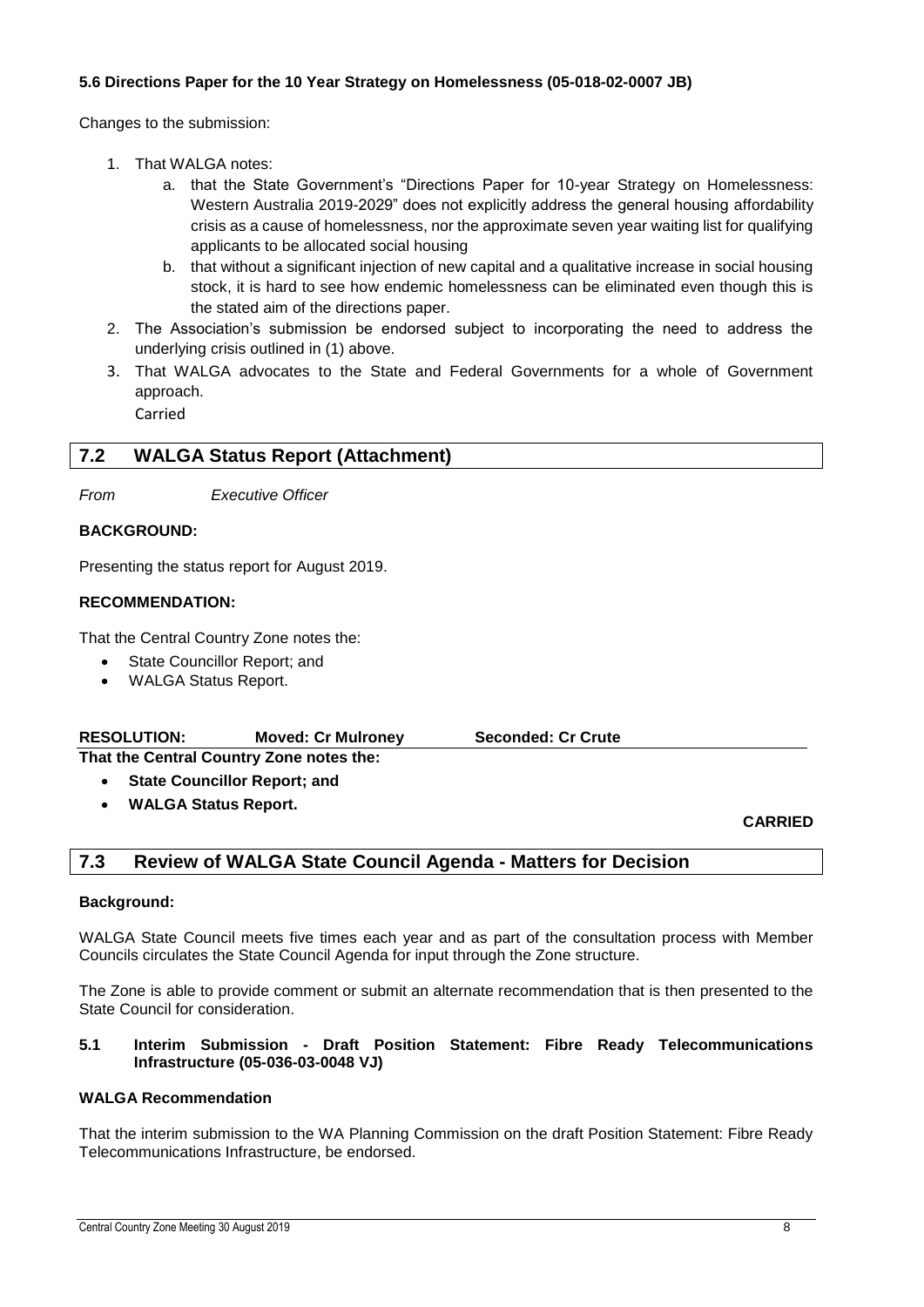#### **EXECUTIVE OFFICER COMMENT:**

The following is an extract from the WALGA State Council Agenda:

*The WA Planning Commission released for public comment a new Position Statement called Fibre Ready Telecommunications Infrastructure. The position statement aims to ensure appropriate internet access in future land development within Western Australia. A key role of the position statement is to provide guidance on greenfield and infill subdivision and development applications of land for residential, commercial and industrial purposes* (p5)*.*

#### **ZONE COMMENT:**

Zone supports the WALGA recommendation

#### **5.2 Interim Submission on the WA Motorsport Strategy (05-053-03-0012 MM)**

#### **WALGA Recommendation**

That the interim submission on the WA Motorsport Strategy be endorsed.

#### **EXECUTIVE OFFICER COMMENT:**

The following is an extract from the WALGA State Council Agenda:

#### *In Brief*

- *On 18 May 2019 the State Government released the WA Motorsport Strategy for consultation.*
- *The WA Motorsport Strategy provides a strategic framework to guide the motorsport industry to safely and sustainably develop the sport to benefit the industry and the wider community.*
- *While motorsport venues are not governed by Local Governments, they are a key stakeholder due to the numerous motorsport venues located on Local Government owned land.*
- *The Strategy focuses on six current and future bitumen based motorsport venues in Albany, Collie, Kalgoorlie, Keysbrook, Perth (Kwinana), and Wanneroo (Barbagallo).*
- *WALGA received comments from City of Albany, City of Busselton, Shire of Esperance, Shire of Plantagenet and City of Wanneroo to develop the submission.*
- *The main recommendation is for the State Government to review non-bitumen based motorsport to ensure representation of all motorsport disciplines and provide appropriate assistance to relevant Local Governments* (p11).

Whilst this submission deals with six current and future bitumen based motorsports its main recommendation relates to non-bitumen based motorsport.

#### **ZONE COMMENT:**

Zone supports the WALGA recommendation

#### **5.3 Interim Submission on the State Strategy to Respond to the Abuse of Older People (Elder Abuse) (05-057-03-0001 MM)**

#### **WALGA Recommendation**

That the interim submission on the State Strategy to Respond to the Abuse of Older People (Elder Abuse) is endorsed.

#### **EXECUTIVE OFFICER COMMENT:**

The State Government released the Strategy to Respond to the Abuse of Older People (Elder Abuse) on 15 June 2019 for consultation.

The WALGA State Council Agenda notes that the Strategy focuses on the following four priority areas:

 *Priority 1: Raising awareness and early identification. Educating older people and the community about elder abuse, the signs of abuse, and where and how to report it.*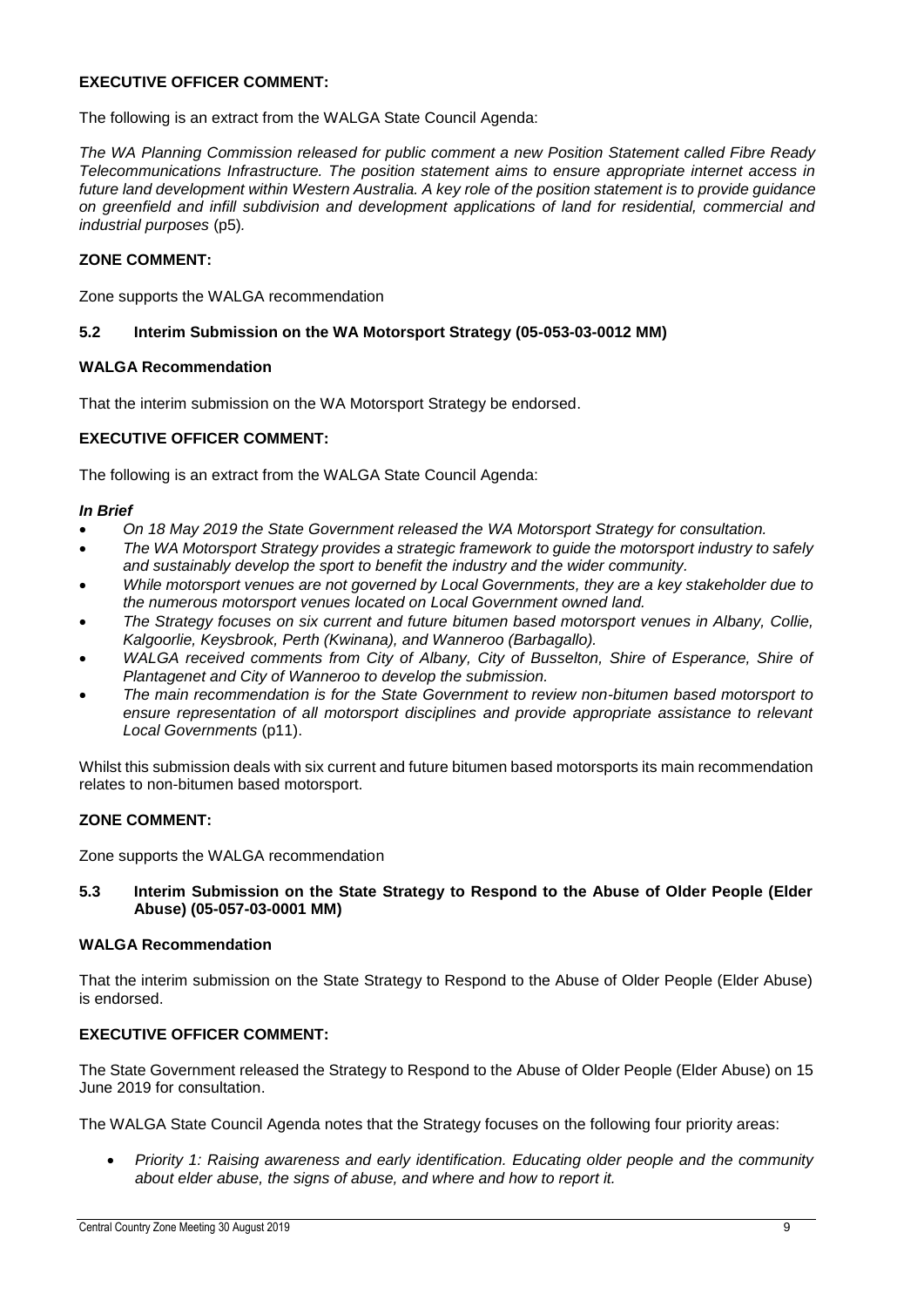- *Priority 2: Prevention and early intervention. Supporting older people to remain socially connected, and providing avenues to seek help.*
- *Priority 3: Integrated and coordinated response. Safeguarding and supporting older people with accessible support and justice responses.*
- *Priority 4: Data and evidence. Building the evidence base to inform effective responses that can prevent and reduce elder abuse, and support older people to seek help and recover* (p17).

The key recommendations in the WALGA submission include:

- *Further clarification on the role of Local Governments in addressing the abuse of older people in Priority Area's 3 and 4 is required.*
- *The Strategy should include relevant legislation, policies and strategies to provide context.*
- *The Strategy should align to the recently developed Outcomes Measurement Framework by State Government and Lotterywest concurrently.*
- *The Strategy should include reference to the World Health Organisation's Age-Friendly Cities Framework and the Global Network for Age-friendly Cities and Communities.*
- *The Strategy should include actions for banks and financial institutions to address elder abuse.*
- *The State Government should progress reviewing the Guardianship and Administration Act 1990 and align with other jurisdictions where possible to create national consistency.*
- *The Strategy should have more defined pathways for reporting elder abuse.*
- *The Strategy should specify timeframes for implementation and reporting mechanisms*.

#### **ZONE COMMENT:**

Zone supports the WALGA recommendation

#### **5.4 WA Public Libraries Strategy Forum (05-012-03-0001 KD)**

#### **WALGA Recommendation**

That WAI GA:

- 1. Supports the proposed repurposing of the accounting treatment of existing capital funds to recurrent funding.
- 2. Supports the proposed transfer of ownership of stock from State to Local Governments for Tier 1 Local Governments.
- 3. Requests State Library WA to advise the Local Government sector of the State Government corporate budget schedule and expedite annual funding allocation notifications to Local Government as soon as possible in the new financial year.

#### **ZONE COMMENT:**

Member Councils may wish to comment on the potential impact that this change will have on their library operations.

Zone supports the WALGA recommendation

#### **5.5 Submission on the Draft Compliance and Enforcement Policy (01-006-02-0003 MB)**

#### **WALGA Recommendation**

That the submission to the Department of Water and Environmental Regulation relating to the draft Compliance and Enforcement Policy be endorsed.

#### **EXECUTIVE OFFICER COMMENT:**

The Department of Water and Environment Regulation (DWER) released on 27 May 2019 a revised Compliance and Enforcement Policy for comment (submissions closing 16 August 2019).

The WALGA State Council Agenda notes that the revised Policy differs minimally from the current DWER Enforcement and Prosecution Policy and WALGA's submission reflects the significant concern *about whether the draft Policy can be effectively implemented and recommends a review of the effectiveness of the existing approach be undertaken to inform a revised policy* (p43).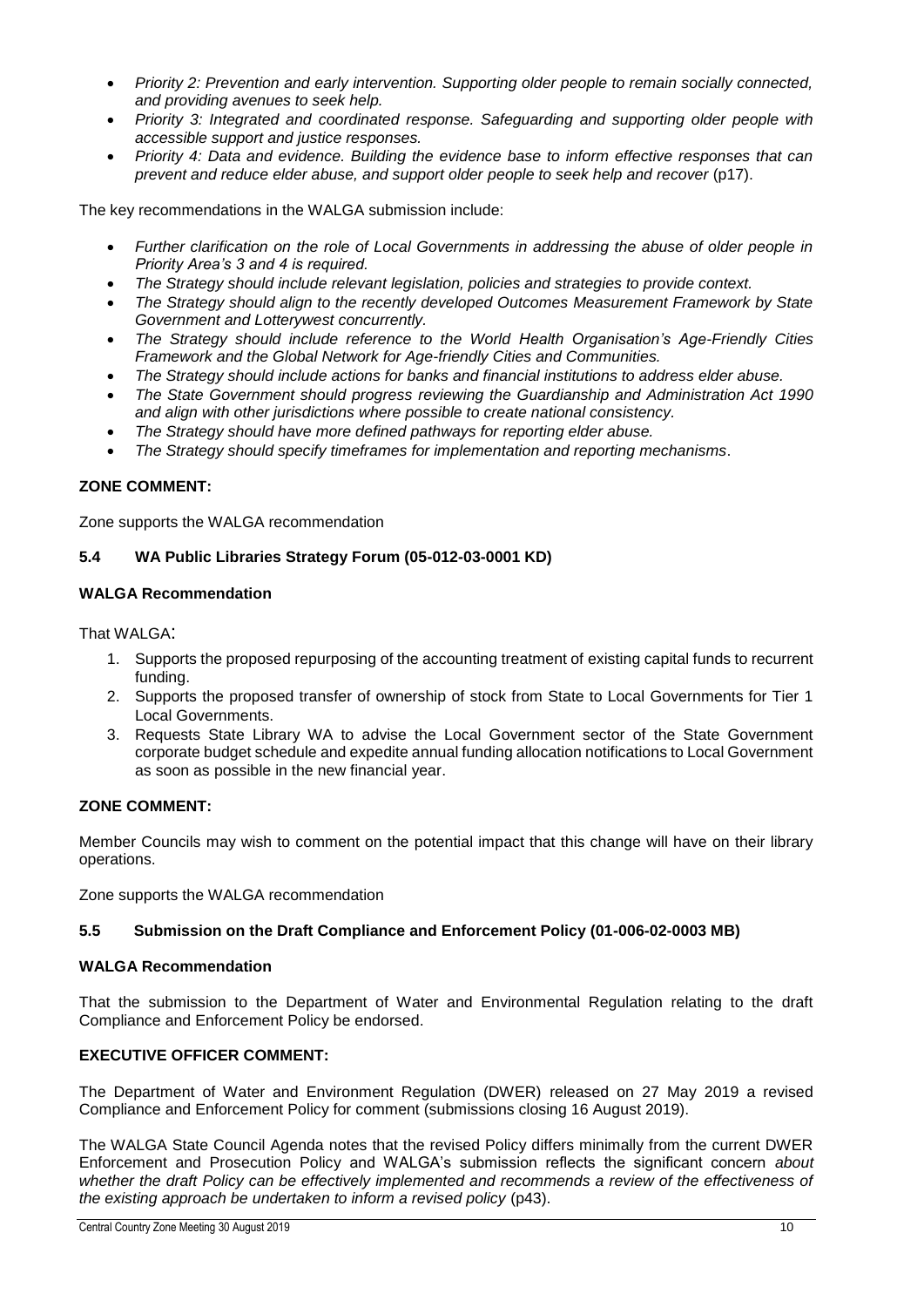Only one Council provided any response to the Infopage that was released in late June 2019.

#### **ZONE COMMENT:**

Zone supports the WALGA recommendation

**5.6 Submission on the Environmental Protection Authority's Greenhouse Gas Emissions Guidance (05-025-03-0001 LS)**

#### **WALGA Recommendation**

That the WALGA submission on the Environmental Protection Authority's proposed Greenhouse Gas Emissions Guidance be endorsed.

#### **EXECUTIVE OFFICER COMMENT:**

WALGA sought feedback from Member Councils on the Environmental Protection Authority's proposed Greenhouse Gas Emissions Guidance and whilst a draft submission was circulated to Member Councils in mid July WALGA did not receive any submissions in response to the draft.

It is also noted that the WALGA Climate Change Policy Statement already provides general support for the EPA taking on a stronger regulatory role.

#### **ZONE COMMENT:**

Zone supports the WALGA recommendation

#### **5.7 Road Safety Strategy for WA Beyond 2020 (05-009-03-0014 TAP)**

#### **WALGA Recommendation**

That the submission to the Road Safety Council, for consideration in developing the next road safety strategy for Western Australia, be endorsed.

#### **ZONE COMMENT:**

Zone supports the WALGA recommendation

#### **5.8 Interim Submission - Revitalising Agricultural Region Freight Strategy (05-006-02-0006 ID)**

#### **WALGA Recommendation**

That the interim submission to the Department of Transport on the draft Revitalising Agricultural Region Freight Strategy be endorsed.

#### **ZONE COMMENT:**

Zone supports the WALGA recommendation

#### **5.9 Policy Templates: (1) Works in the Local Government Road Reserve; and (2) Events in the Local Government Road Reserve (05-001-02-0008) MS)**

#### **WALGA Recommendation**

That the following Policy Templates be endorsed:

- 1. Works in the Local Government Road Reserve; and
- 2. Events in the Local Government Road Reserve.

#### **ZONE COMMENT:**

Zone supports the WALGA recommendation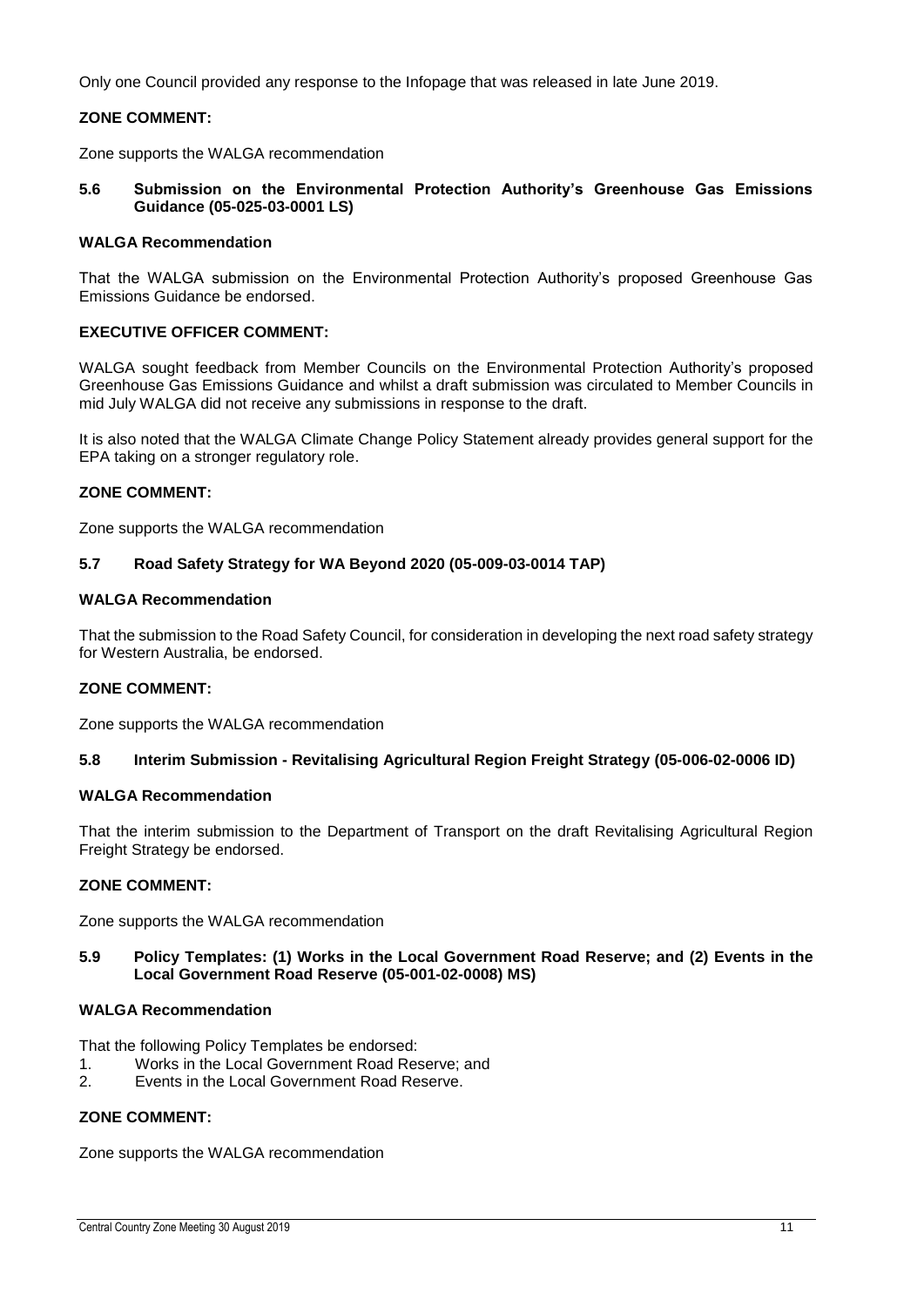#### **RECOMMENDATION:**

That the Central Country Zone endorses all recommendations being matters contained in the WALGA State Council Agenda other than those recommendations separately considered.

#### **RESOLUTION: Moved: Cr Baker Seconded: Cr McGuinness That the Central Country Zone endorses all recommendations being matters contained in the WALGA**

**State Council Agenda other than those recommendations separately considered.**

**CARRIED**

#### <span id="page-12-0"></span>**7.4 Review of WALGA State Council Agenda - Matters for Noting/Information**

#### **6.1 Submission to the Select Committee into Local Government (05-034-02-0014 TB/TL)**

#### **Executive Officer Comment:**

Given the short time frame available to determine whether the Zone should make a submission the Zone Executive Committee considered "out of session" the issue and decided that the Zone would not make a formal submission.

Recognising that an extension of time has been given with the submission period now closing on Friday 13 September this gives the Zone an opportunity to consider the Draft WALGA submission to the Select Committee into Local Government.

The Legislative Council has established a Select Committee into Local Government with the following terms of reference:

- (1) That a Select Committee into Local Government is established.
- (2) The Select Committee is to inquire into how well the system of Local Government is functioning in Western Australia, with particular reference to -
	- (a) Whether the *Local Government Act 1995* and related legislation is generally suitable in its scope, construction and application;
	- (b) the scope of activities of Local Governments;
	- (c) the role of the Department of State administering the *Local Government Act 1995* and related legislation;
	- (d) the role of Elected Members and Chief Executive Officers/employees and whether these are clearly defined, delineated, understood and accepted;
	- (e) the funding and financial management of Local Governments; and
	- (f) any other related matters the Select Committee identifies as worthy of examination and Report.
- (3) The Select Committee shall comprise five Members.<br>(4) The Select Committee shall report by no later tha
- The Select Committee shall report by no later than 12 months after the motion for its establishment is agreed to and may, if it sees fit, provide interim reports to the House.

A copy of the WALGA draft submission can be accessed on the below hyperlink:

#### [Draft Submission](https://asn.us3.list-manage.com/track/click?u=deaf6c84b27d6ba4ab394cdf0&id=33ab102b38&e=313656e5da)

Should the Zone feel that the WALGA submission does not cover matters relevant to Member Councils it may suggest changes to the Draft Submission. Alternatively, it may wish to prepare a submission independent of WALGA's in which these matters can be addressed.

#### **6.2 Cooperation and Shared Services (05-105-03-0001 ABM)**

#### **6.3 Draft Terms of Reference for an Inquiry into Local Government Fees and Charges (05-001-03- 0006 NF)**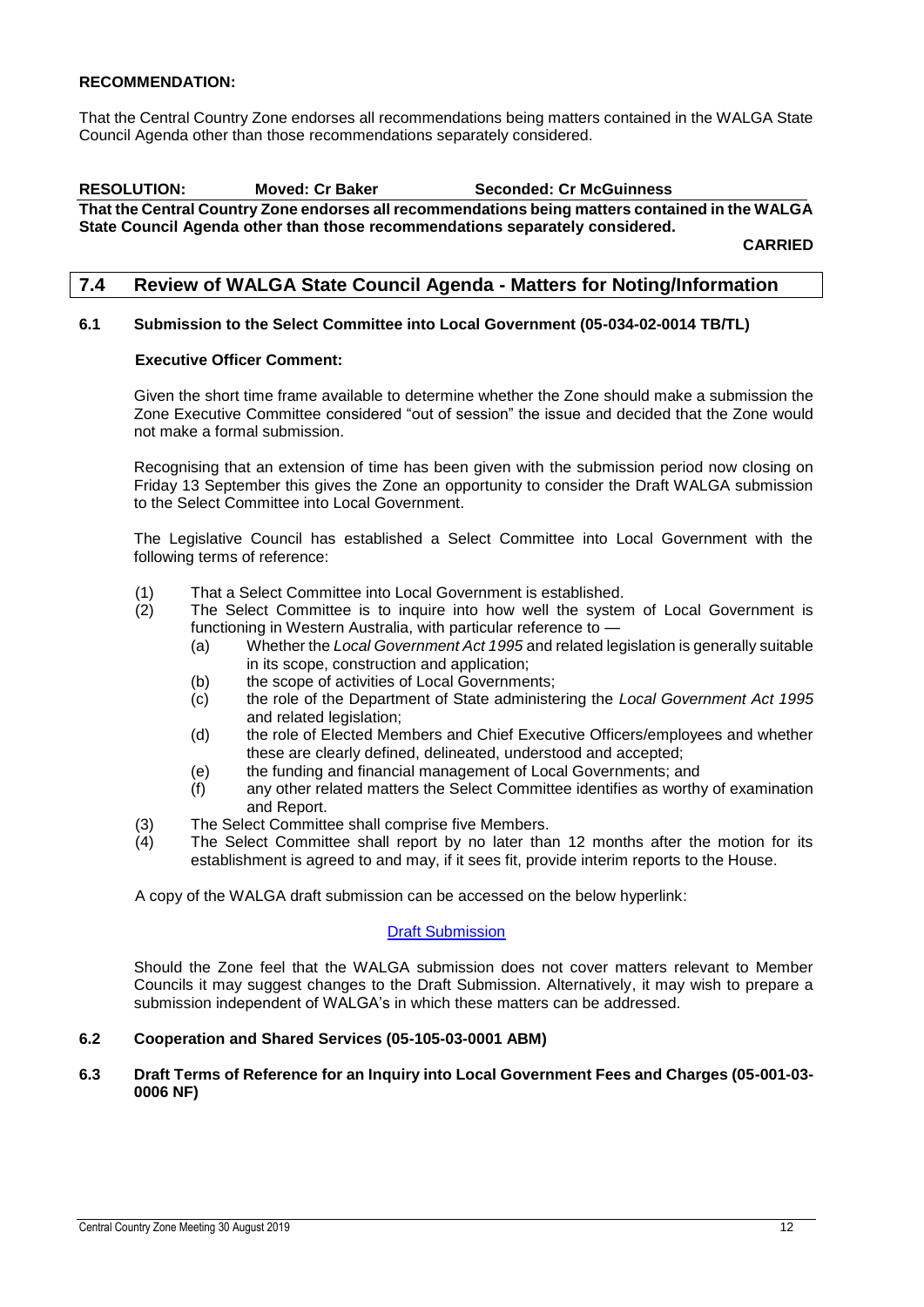#### **6.4 Public Health Advocacy Plan (05-031-01-0001 KD)**

#### **Executive Officer Comment:**

The introduction of the *Public Health Act 2016* is a major public health initiative and regulatory reform undertaking for Western Australia. WALGA has consistently advocated for funding, support and resources from the State Government to assist local governments' transition to the new requirements under the Public Health Act.

The new legislation requires all local governments to develop a Public Health Plan that reflects the public health needs and risks in their own community. Local government Public Health Plans need to align with the State Public Health Plan, which is the responsibility of the Department of Health.

The Executive Officer has been contacted by Public Health Advocacy Institute of WA (PHAIWA) who has advised it has received funding to provide a service to support and mentor local governments to assist them in developing their Public Health Plans, in line with the upcoming implementation of phase 5 of the Public Health Act.

PHAIWA has extensive experience working with local governments, has presented at a number of forums on this subject and has developed a Public Health Planning Guide which can be accessed by following the link provided below:

#### <https://www.phaiwa.org.au/local-government/>

To quote from some of the information received about the funding program:

*PHAIWA is excited to launch the Public Health Planning Advisory Service which is a project aimed at supporting local governments around WA through the process of developing and implementing their public health plan.*

*PHAIWA will initially be offering a support and mentoring component of the project which will focus on the important initial phase for local governments in the early stages of the public health planning process. This will involve providing support to the Officers in assisting them to develop their case and garner support from their Elected Members. It could also involve providing stakeholder connections and general advice on "what's next" for local governments who may be further along with their planning process or have hit a barrier.*

*Stage two of the project will offer more in-depth and thorough support for a select few local governments, how to apply for this assistance and what it may include and involve will be announced at a later date through our channels and directly to any local government who has used the mentoring service.*

*If you are a local government unsure of how to start your public health plan or wondering about what is next in your current plan's process and wish to access this service, please contact Jo Malcolm by [email.](mailto:jo.malcolm@curtin.edu.au)*

Jo Malcom is a Senior Research Officer with PHAIWA.

Whilst acknowledging that each local government may be at a different stage of developing their Public Health Plan there may be some value in extending an invitation to the PHAIWA to attend a Zone meeting to discuss the potential for Member Councils to apply for funding to assist them in the development and implementation of respective public health plans.

#### **RECOMMENDATION:**

That the Public Health Advocacy Institute of WA be invited to attend and present at the next Central Country Zone Meeting on Friday 29 November 2019 to provide information on accessing funding to assist Member Councils in developing and implementing their respective Public Health Plans.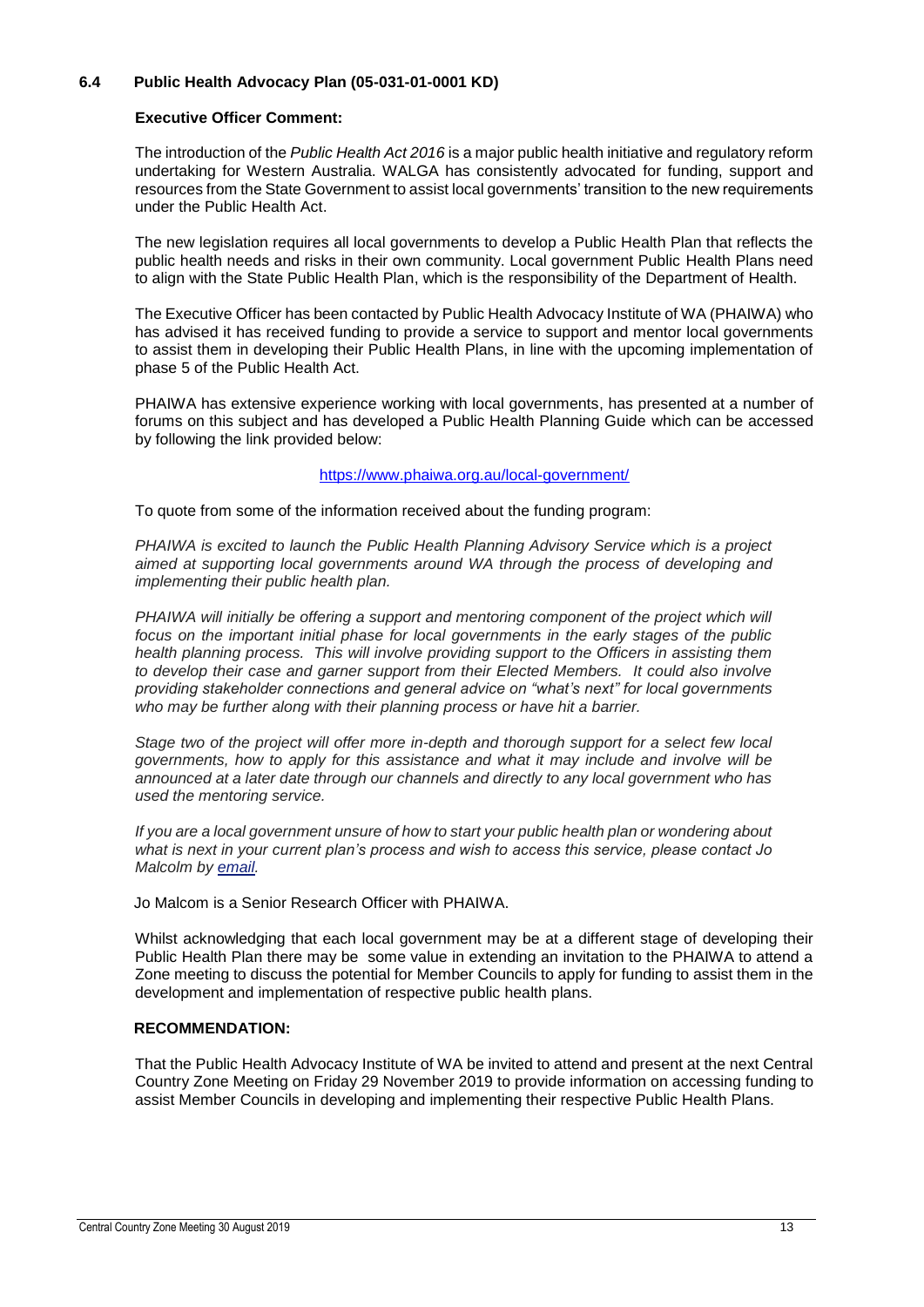**RESOLUTION: Moved: Cr Blight Seconded: Cr Mulroney**

**That the Public Health Advocacy Institute of WA be invited to attend and present at the next Central Country Zone Meeting on Friday 29 November 2019 to provide information on accessing funding to assist Member Councils in developing and implementing their respective Public Health Plans.**

**CARRIED**

- **6.5 Completion of the Managing Alcohol in Our Communities Guide (06-045-01-0001 KD)**
- **6.6 Local Government Coastal Hazard Planning – Issues Paper (05-036-03-0065 AR)**
- **6.7 Climate Resilient Councils – Preparing for the Impacts of Climate Change (06-076-01-0001 LS)**
- **6.8 Report Municipal Waste Advisory Council (MWAC) (01-006-03-008 RNB)**

#### <span id="page-14-0"></span>**7.5 Review of WALGA State Council Agenda - Organisational Reports**

#### **7.1 Key Activity Reports**

#### **7.1.1 Report on Key Activities, Environment and Waste Unit (01-006-03-0017 MJB)**

#### **Executive Officer Comment:**

In reviewing the Report the Executive Officer noted the following item relating to Climate Change which was felt may be of interest to the Zone Membership.

#### *Climate Emergency*

*At the last meeting of the Environment Policy Team on 3 July, a motion was passed that WALGA use the term "climate emergency" in future climate change communications, rather than "climate change", where appropriate. This language is consistent with the WALGA Climate Change Policy Statement endorsed by State Council in July 2018. WALGA has developed guidance and a template for Local Governments considering making a declaration climate emergency for the consideration of the Environment Policy Team. It will then be promoted and published on the WALGA webpage* (p133).

In essence it is proposed that future reference to Climate Change should be termed "Climate Emergency".

#### **RESOLUTION: Moved: Cr Ridgway Seconded: Cr Pepper**

**That the Central Country Zone advise WALGA that it is opposed to the use of the words "climate emergency" in place of the words "climate change" and the Zone State Councillor Cr Blight be requested to pursue this change on the Zone's behalf.**

**CARRIED**

#### **7.1.2 Report on Key Activities, Governance and Organisational Services (01-006-03-0007 TB)**

#### **Executive Officer Comment:**

The Report notes information on the Association Governance and the work of the Working Group convened by WALGA President Cr Craigie.

The Working Group has met three times with the latest meeting held in mid-August. It is proposed a full report will be presented to State Council under separate cover at its meeting on 6 September.

The Report notes: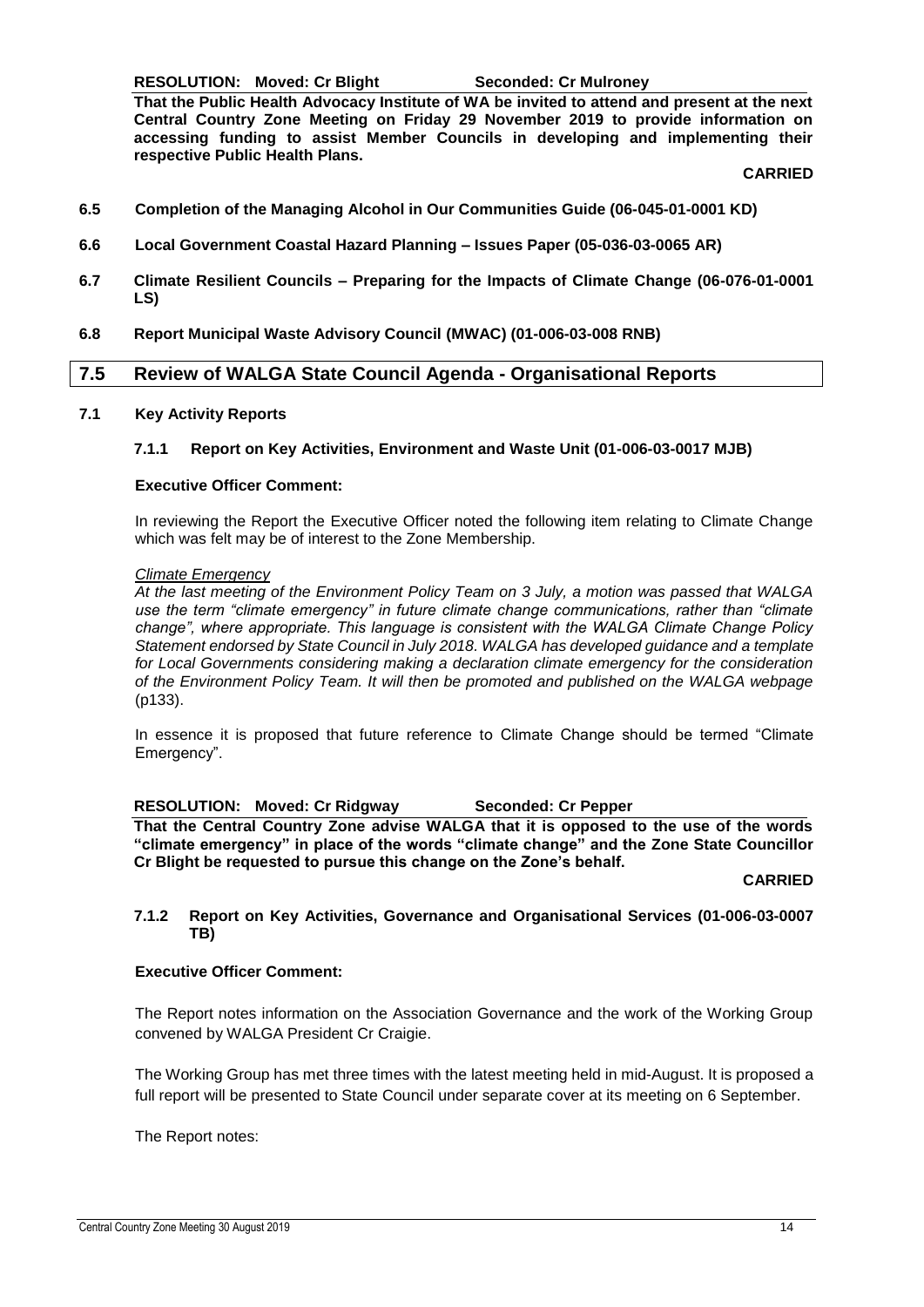*Following State Council's direction regarding the recommendations of the working group, consultation with the Local Government sector, including Zones, will be undertaken before any implementation is considered.*

WALGA's representatives may wish to provide further comment.

The Zone has also appointed a Working Group looking at the advocacy process for the Zone and a report on its work can be found in the Executive Committee Minutes.

#### **7.1.3 Report on Key Activities, Infrastructure (05-001-02-0003 ID)**

#### **7.1.4 Report on Key Activities, People and Places (01-006-03-0014 JB)**

#### <span id="page-15-0"></span>**7.6 Review of WALGA State Council Agenda - Policy Forum Reports**

- **7.2 Policy Forum Reports**
	- **7.2.1 Mayors/Presidents Policy Forum**
	- **7.2.2 Mining Community Policy Forum**
	- **7.2.3 Container Deposit Legislation Policy Forum**
	- **7.2.4 Economic Development Policy Forum**

#### <span id="page-15-1"></span>**7.7 WALGA President's Report (Attachment)**

Presenting the WALGA President's Report

#### **RECOMMENDATION:**

That the Central Country Zone notes the following reports contained in the WALGA State Council Agenda:

- Matters for Noting/Information;
- Organisational reports;
- Policy Forum reports; and
- WALGA President's Report.

#### **RESOLUTION: Moved: Cr Davies Seconded: Cr West**

**That the Central Country Zone notes the following reports contained in the WALGA State Council Agenda:**

- **Matters for Noting/Information;**
- **Organisational reports;**
- **Policy Forum reports; and**
- **WALGA President's Report.**

- 
- 
-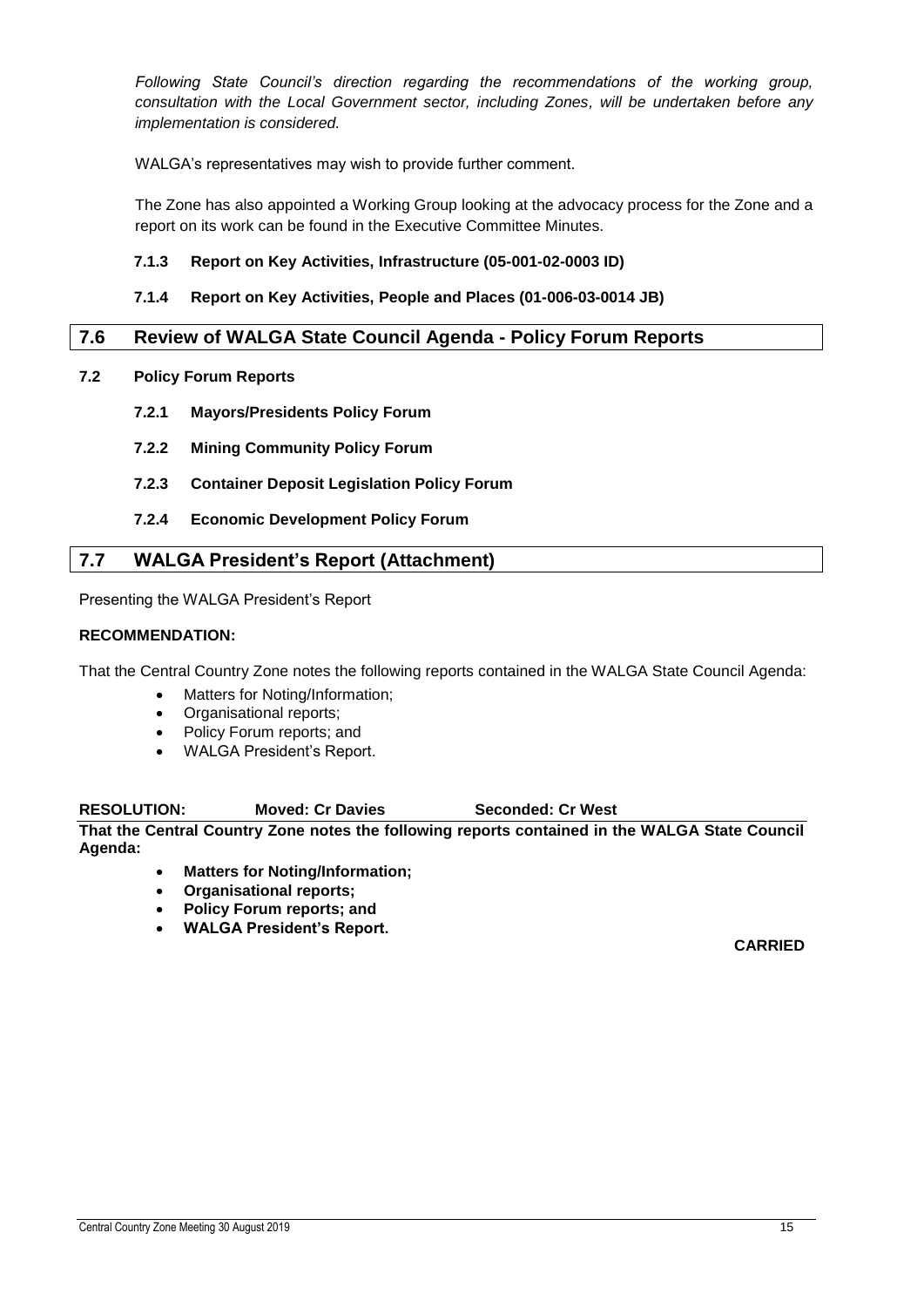## <span id="page-16-0"></span>**8.0 FINANCE**

Nil

## <span id="page-16-1"></span>**9.0 ZONE REPORTS**

#### <span id="page-16-2"></span>**9.1 Zone President's Report**

Cr Mark Conley

#### <span id="page-16-3"></span>**9.2 Local Government Agricultural Freight Group**

#### <span id="page-16-4"></span>**9.2.1 Minutes of Local Government Agricultural Freight Group Meeting 4 July 2019 (Attachment)**

Presenting the Minutes of Local Government Agricultural Freight Group Meeting 4 July 2019.

#### **RECOMMENDATION:**

That the Minutes of the Local Government Agricultural Freight Group Meeting held 4 July 2019 be received.

**RESOLUTION: Moved: Cr Crute Seconded: Cr Blight That the Minutes of the Local Government Agricultural Freight Group Meeting held 4 July 2019 be received.**

**CARRIED**

<span id="page-16-5"></span>**9.2.2 Local Government Agricultural Freight Group Delegate's Report**

Cr Katrina Crute

#### **Local Government Agricultural Freight Group Meeting - 4 th July 2019**

#### **Teleconference meeting**

 **Harvest Mass Management**  No major complaints around the system for 19/20; there are still some minor issues between contractors and LG's trying to access the network.

#### **Towed Ag Implements**

Communications around the regulations is improving. The group suggested that a submission be made to the Towed Ag Implements Advisory Committee detailing that from an LG perspective we need to make sure that machinery manufacturers understand the infrastructure limitations that exist, and that just continuing to building larger and larger machines is not helping the ag industry or LG. Ken Seymour did report that up at Dalwallinu he knows of 2 farmers with Airseeders at 8.2mtrs in width.

#### **RARF Strategy**

A quick workshop was held to go through the document so that the group could provide feedback; on the whole the document was well received with the only real feedback that it would be nice to see the mapping of each commodity overlayed into a final map showing the AG flows.

#### **Westport**

Nicole Lockwood gave a presentation on where the Westport Strategy was at. Sorry, my memory is a little vague on this, I think that the group wanted to see the Westport Strategy linked in with the RARF strategy, because Westport doesn't deal with the flow of freight from the regions into Perth, it only looks at it once it is in the Metropolitan area.

I welcome your feedback, suggestions or concerns whether by phone or email.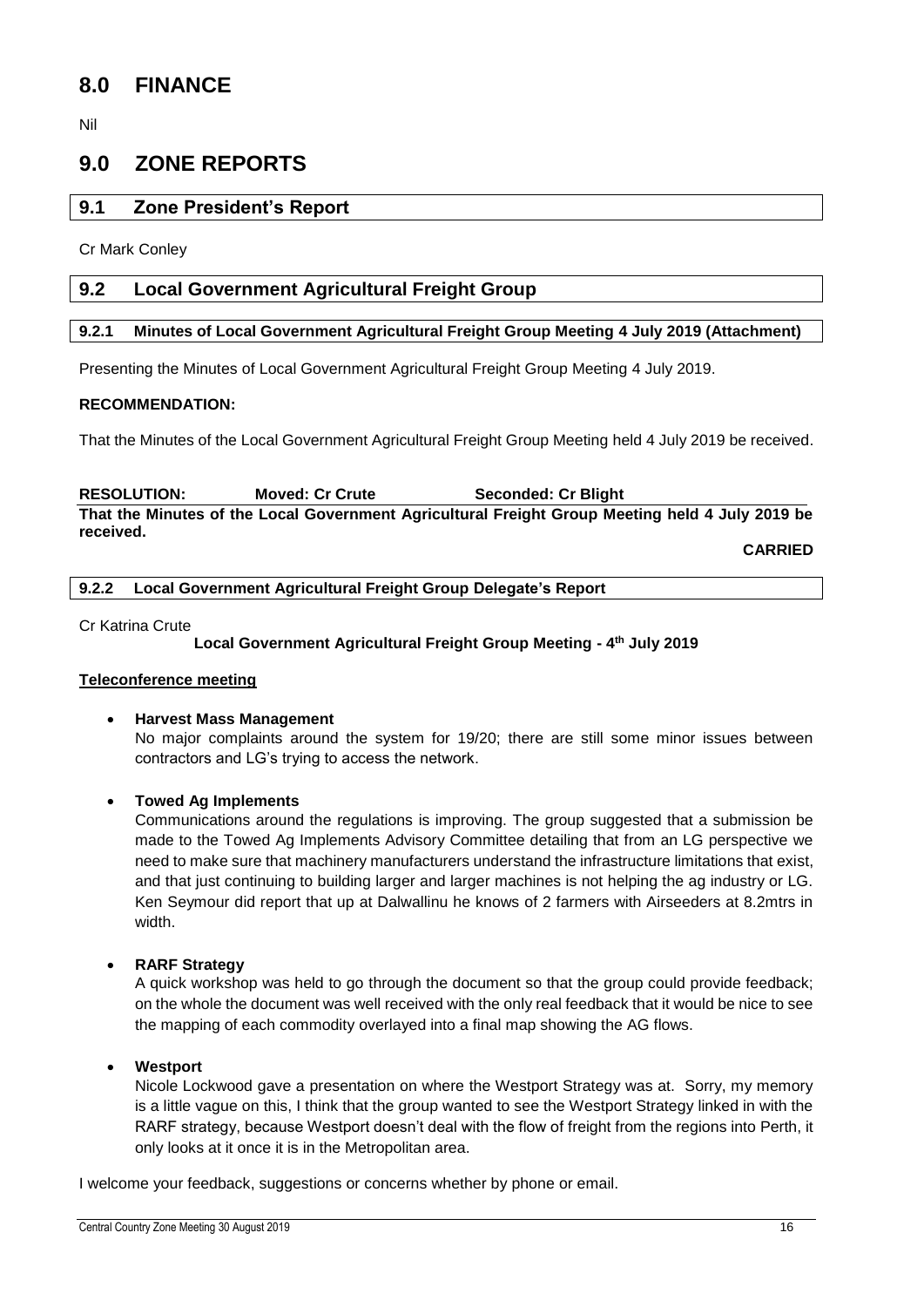#### **RECOMMENDATION:**

That the report on the Local Government Agricultural Freight Group Meeting held 4 July 2019 be received.

**RESOLUTION: Moved: Cr Walker Seconded: President Ballard That the report on the Local Government Agricultural Freight Group Meeting held 4 July 2019 be received.**

**CARRIED**

#### <span id="page-17-0"></span>**9.3 Great Southern District Emergency Management Committee (DEMC)**

President Ballard

#### <span id="page-17-1"></span>**9.4 Wheatbelt South Regional Road Group**

Cr Katrina Crute, Chair of Wheatbelt South Regional Road Group

#### **WBS Regional Road Group Update**

#### **Road Safety Commission Leadership Program – June 4th to 7th 2019**

I was invited by WALGA to attend this  $3 \frac{1}{2}$  day course, run by Monash University for the Roadsafety Commission. There were leaders from all sorts of industry and government in attendance to work through the Roadsafety Challenge and work towards advice for the Roadsafety Commission about addressing Roadsafety across the State. I was allocated to a group working on Regional Issues and in particular the higher KSI (Killed & Serious Injury) in Regional WA and what programs could be implemented to address the road toll. The groups have work to do at home, then we come back together in October/November to present our findings. I thoroughly enjoyed the week; even though at times it was very heavy going. I certainly learnt that there isn't a magic fix to our road toll and it is all our responsibilities to help bring this down. Starting with road design; I encourage anyone that gets the opportunity to attend this course to go; whilst it is a large time commitment it is certainly worthwhile.

#### **RRG Chairs Meeting @ LG Convention – 8 th August**

- Procedures to be updated
	- o Formal inclusion of Technical Groups
	- o Addressing Voting Rights, especially at Sub Group level
		- Proposal is at Sub Group voting can be by an officer or elected member as long as the delegation is there. Once at RRG it can only be an elected member voting.
	- o WBS will need to align its policies with the procedures.
- 3 Year Plans will be required going forward, they will still be flexible.
- General discussion around LG's working together to deliver broad regional outcomes, Goldfields used WSFN as an example of this and the fact this has highlighted the need for more initiatives like this or funding simply won't flow.

#### **Secondary Freight Network Project:**

Planning Workshop – 14th June (Governance Plan & MCA Criteria) RARF Review (Teleconference) - 4<sup>th</sup> July 2019 Infrastructure Australia Teleconference – 18th July with Mandy Walker RDAW CBH Meeting (CBH Office in CBD) – 19th July Meeting with Deputy Prime Minister - 9<sup>th</sup> August (Parliament House) Meeting with Rick Wilson - 14<sup>th</sup> August (Shire of Kulin) Planning Workshop – 16th August (Northam Main Roads) Finalising the Program Governance Plan & Program Delivery Plans These will be forwarded to CEO's in draft format for feedback, then they will need to be formally agreed to by ALL 42 LG's (including the MCA Criteria). From here Main Roads will start the funding with the Federal Government for the two pilot projects, one in WBN (Victoria Plains) and one in WBS (Quairading). The program (\$87.5m) is expected to be completed in the next 5 years, so all LG's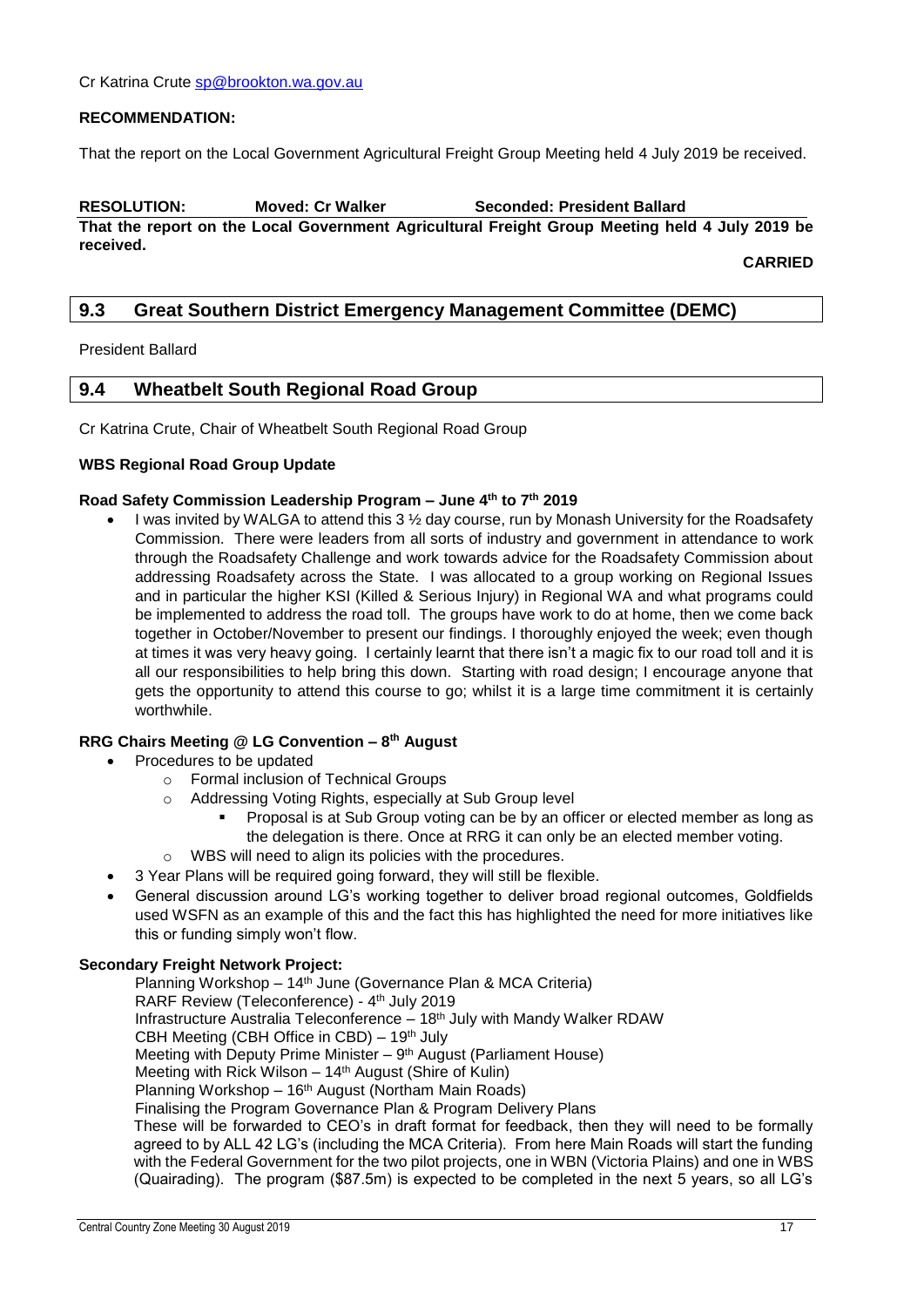involved in Stage 1 will be receiving communication from the WSFN Steering Committee to help develop a 5 years Works Program that enables this part of Stage 1 to be completed.

It is anticipated that ALL 42 LG's will formally agree by council resolution to the Program Governance Plan, Program Delivery Plan & MCA Criteria at their September Council meetings.

#### **Australian Regional Development Conference**

I am co-presenting a paper on the WSFN Project with Mandy Walker RDAW in September on behalf of WSFN.

Thank you, *Cr Katrina Crute* **Chair RRG Wheatbelt South**

#### **RECOMMENDATION:**

That the update report of the Wheatbelt South Regional Road Group be received.

**RESOLUTION: Moved: Cr Mulroney Seconded: Cr Baker That the update report of the Wheatbelt South Regional Road Group be received.**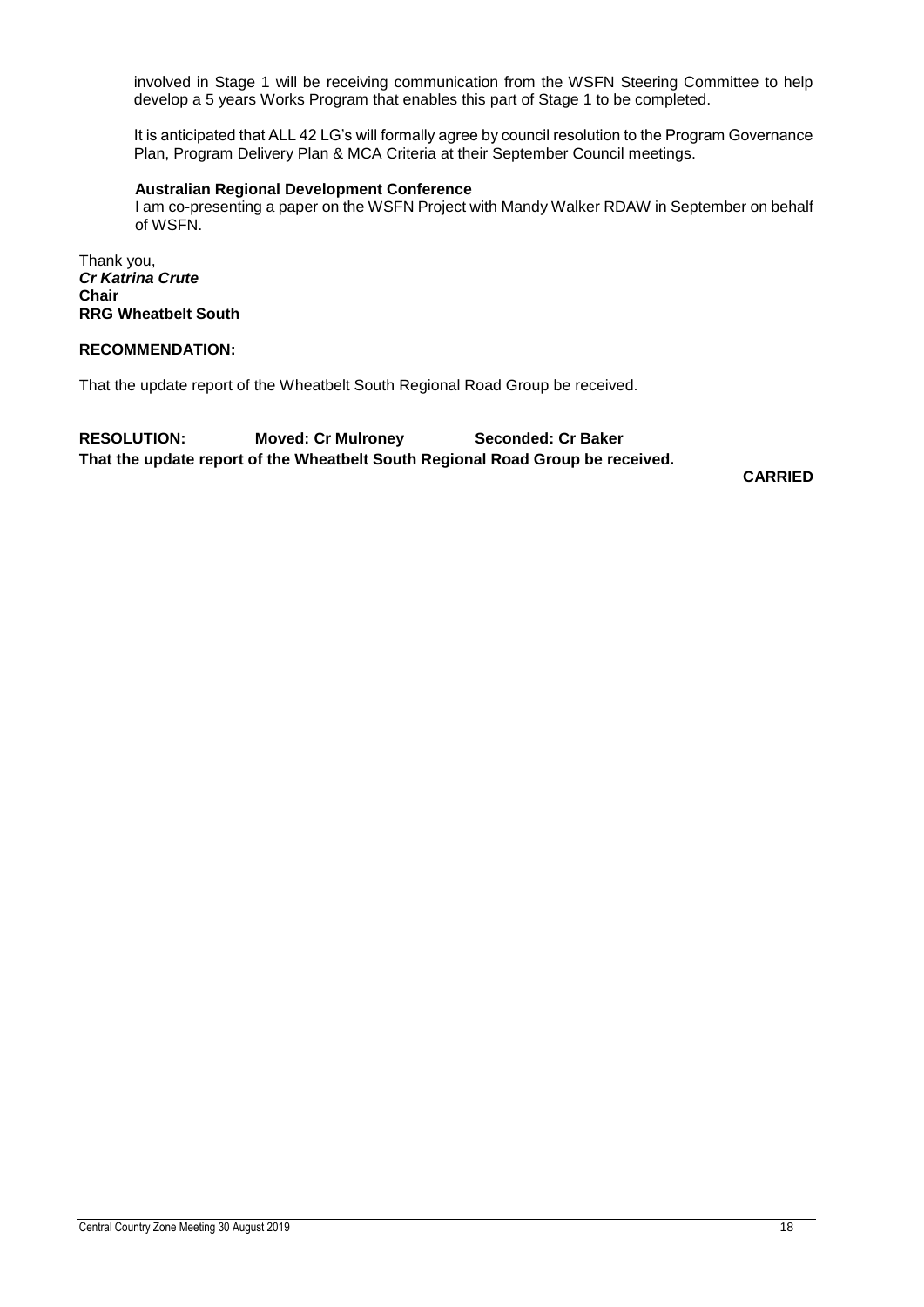## <span id="page-19-0"></span>**10.0 ZONE BUSINESS - MEMBER COUNCIL MATTERS**

#### <span id="page-19-1"></span>**10.1 Matters for Noting (Attachment)**

#### **Planning Reform Action Plan – Minister for Planning Hon Rita Saffioti MLA**

Planning Minister Hon Rita Saffioti MLA has released a 19-point plan to simplify and improve Western Australia's planning system.

The Action Plan for Planning Reform: Better planning better places report was put together to address three key objectives:

- o Make planning easier to understand and navigate
- o Make sure planning systems are consistent and efficient
- o Planning systems need to create great places for people

The Action Plan is the McGowan Government's response to the Planning Reform Green Paper released in 2018.

A copy of the Action Plan can be accessed on the following link: [https://www.dplh.wa.gov.au/getmedia/075dc761-ad2a-4f43-99e2-91a246bb4114/PRJ-PR-Action-](https://www.dplh.wa.gov.au/getmedia/075dc761-ad2a-4f43-99e2-91a246bb4114/PRJ-PR-Action-Plan)[Plan](https://www.dplh.wa.gov.au/getmedia/075dc761-ad2a-4f43-99e2-91a246bb4114/PRJ-PR-Action-Plan)

#### **Report of the Inquiry into the Shire of Perenjori – Department of Local Government, Sport and Cultural Industries (Attachment)**

The Report contains 30 findings and 5 recommendations and provides an insight into a number of issues around tendering, record keeping, and declarations of interest.

#### **Executive Officer Comment:**

Whilst the Report details specific instances of failure one of the overriding themes to emerge related to records management and the relationship to the statutory requirements of the *State Records Act 2000.* 

This Report follows the release of an Auditor General's Report on Records Management in Local Government (listed as a Matter for Noting in the Zone Meeting 24 May 2019) in which key findings were that implementation of recordkeeping plans is poor, important records are not properly managed and protection of records is mixed.

#### **Checking Status of Local Government Employees –LG Alert - Department of Local Government, Sport and Cultural Industries (DLGSC)**

The DLGSC on the 4 July 2019 issued Department circular 6 which reads as follows:

*The Auditor General has conducted a number of local government Performance Audits since the proclamation of the Local Government Amendment (Auditing) Act 2017.*

*This has included the review of a selection of local governments to assess their controls*  for verifying the identity and credentials of new employees and monitoring the status of *existing employees.*

*All the local governments reviewed needed to improve in some way their practices for screening employees. Many instances were found where local governments did not perform important checks, including checking of identity, verifying the right to work in*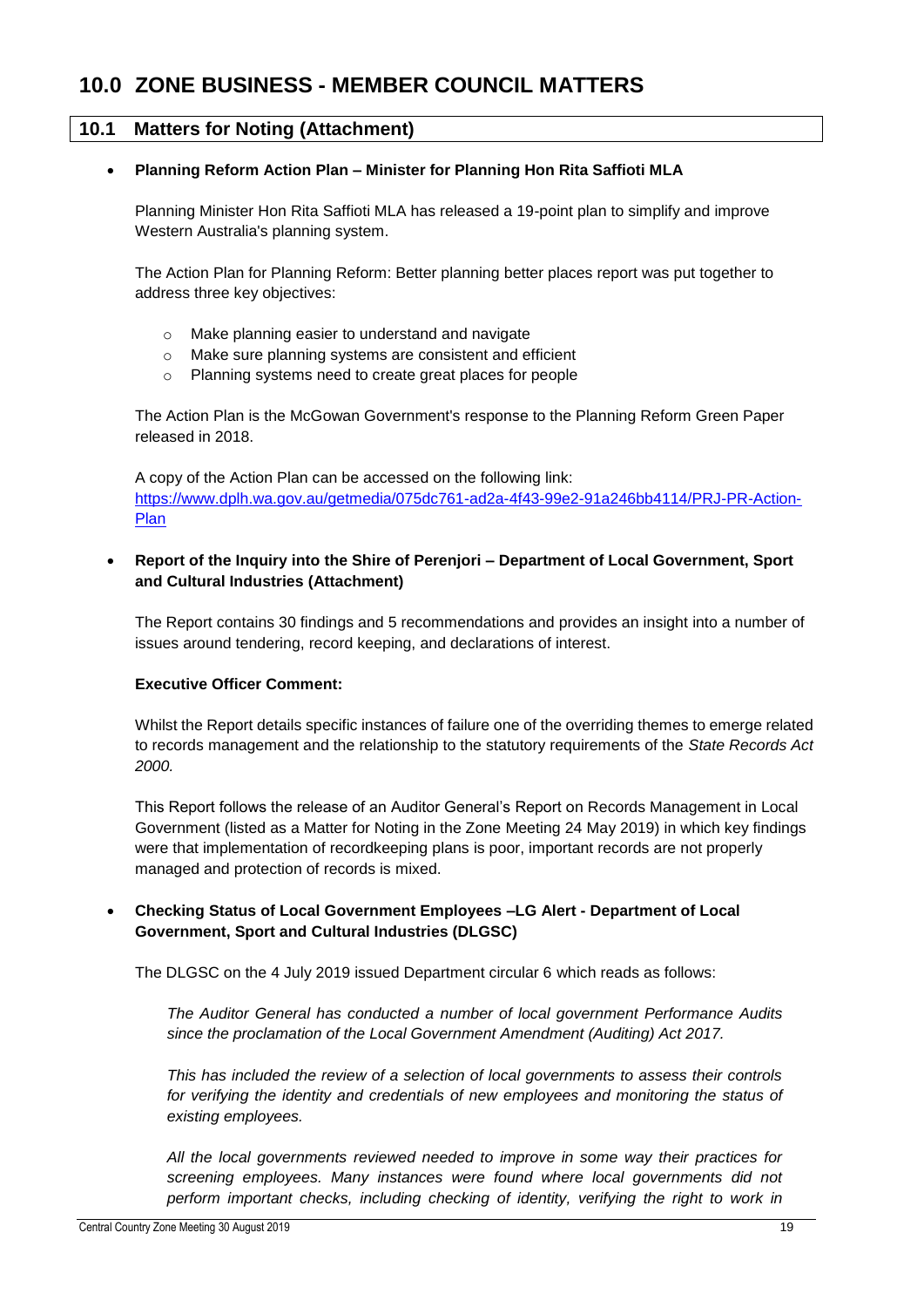*Australia, referee checks and criminal background checks. Due diligence is required to exercise the care that is expected to be taken by Local Government's before entering into an agreement or contract with another party.*

*Additionally, policies and practices for the monitoring of existing employees for changes in status, such as new criminal convictions, which could impact their employment, were generally lacking.*

*The report Verifying Employee Identity and Credentials Report 24 June 2019 is available on the Auditor General's website.*

*Local government CEO's should ensure that appropriate policies and practices are in place, to address this area of potential risk.*

*Refer to Departmental Circular 05-2019 Local government auditing, for information on addressing any matters identified as significant by the auditor in an audit report.* 

*If you have any questions regarding this information, please contact the department on 61 8 6552 7300 or via email [audits@dlgsc.wa.gov.au.](mailto:audits@dlgsc.wa.gov.au)*

#### **Executive Officer Comment:**

The Shire of Williams was one of the local governments that participated in the audit and CEO Geoff McKeown raised the issue of the Auditor General's Performance Audit at the Zone meeting on 24 May 2019.

At the Zone meeting the Department's representative were asked if individual local governments would be developing their own policies and procedures, or would the Department prepare a model or guide. As the OAG Report had not been released the Departmental representatives were not aware of the recommendations but offered the observation "*maybe the Public Sector Commission has something we can use"*.

WALGA suggested at the Zone meeting that this was an initiative that it may be able to take up.

In subsequent email conversation between WALGA and CEO Shire of Williams, WALGA has advised that it has recruitment and selection policy which is being enhanced in light of the OAG Report.

#### **RECOMMENDATION:**

That the matters listed for noting be received.

| <b>RESOLUTION:</b><br><b>Moved: Cr Crute</b> |                                                 | <b>Seconded: Cr Blight</b> |  |
|----------------------------------------------|-------------------------------------------------|----------------------------|--|
|                                              | That the matters listed for noting be received. |                            |  |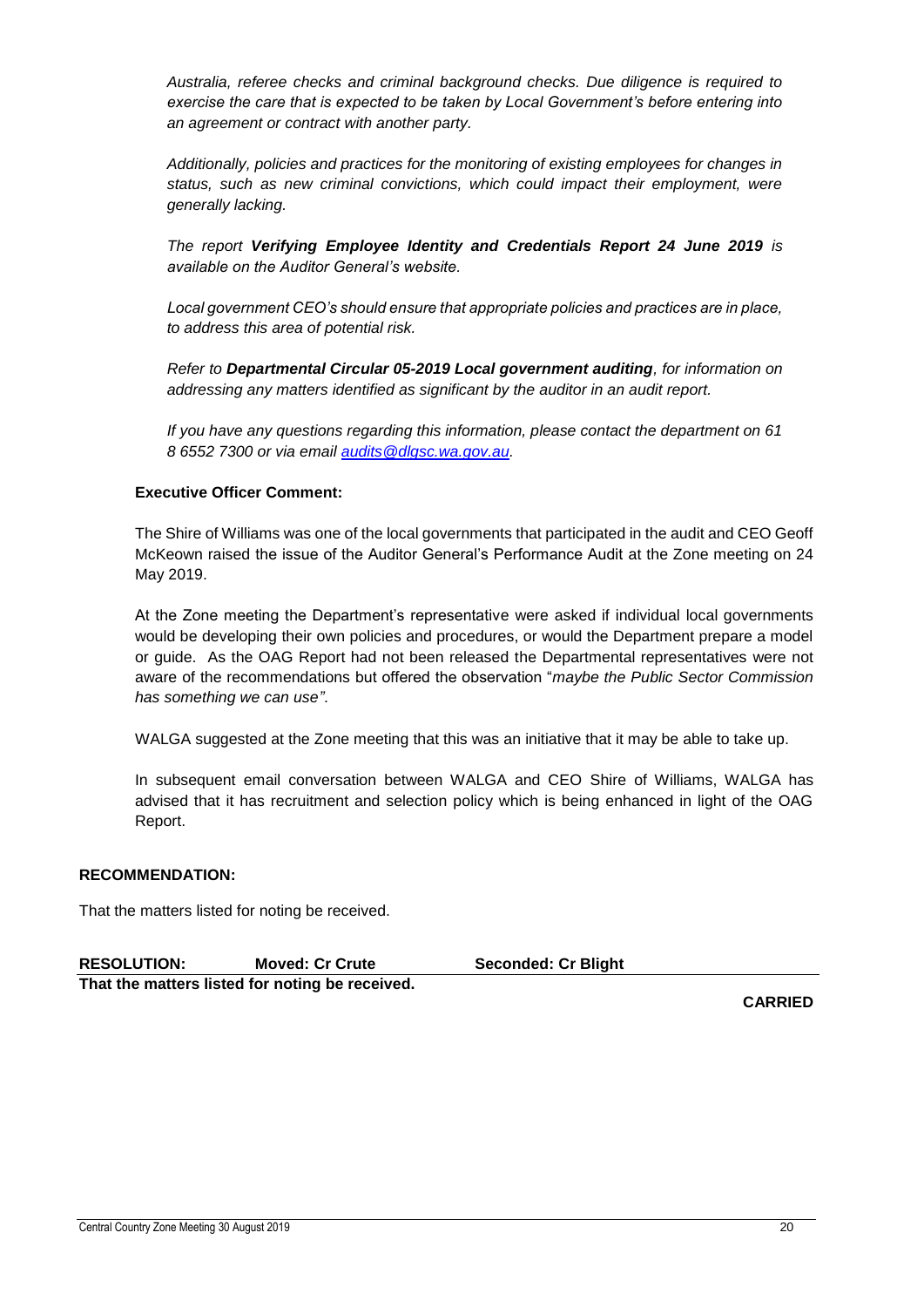#### <span id="page-21-0"></span>**10.2 State Government Consultation within the Wheatbelt (Attachment)**

| <b>Reporting Officer:</b> | Bruce Wittber, Executive Officer                                             |  |  |  |  |  |
|---------------------------|------------------------------------------------------------------------------|--|--|--|--|--|
| Disclosure of Interest:   | Nil                                                                          |  |  |  |  |  |
| Date:                     | 16 August 2019                                                               |  |  |  |  |  |
| Attachment:               | Letter from Hon Alannah MacTiernan MLC, Minister for Regional<br>Development |  |  |  |  |  |

#### **Background:**

This matter was considered at the Zone Meeting held 30 November 2018 when it was resolved as follows:

| <i>RESOLUTION:</i>                                                                                 | Moved: President Ballard | Seconded: Cr Ball |  |  |
|----------------------------------------------------------------------------------------------------|--------------------------|-------------------|--|--|
| 1. That the Central Country Zone write to the Minister for Regional Development expressing concern |                          |                   |  |  |
| that on occasions State Government Agencies, in conducting community and local government          |                          |                   |  |  |
| consultation, fail to hold consultations in various locations within the Wheatbelt which prevent   |                          |                   |  |  |
| relevant community input.                                                                          |                          |                   |  |  |

*2. That a copy of the correspondence to the Minister be also sent to all Members of Parliament representing the Central Country Zone.*

*CARRIED*

Correspondence was prepared and sent to the Minister for Regional Development together with all local Members of Parliament. A number of responses were received from Members of Parliament but most were interested to see the Minister's response.

#### **Executive Officer Comment:**

The Minister for Regional Development, Hon Alannah MacTiernan MLC has provided a response which forms an attachment to this agenda.

Mr Gavin Robins, CEO Wheatbelt Development Commission, is also attending the Zone Meeting and will address the issue that was raised with the Minister, during his presentation.

#### **RECOMMENDATION:**

That the correspondence from the Minister for Regional Development, Hon Alannah MacTiernan MLC be noted.

**RESOLUTION: Moved: Cr McGuinness Seconded: Cr West**

**That the correspondence from the Minister for Regional Development, Hon Alannah MacTiernan MLC be noted.**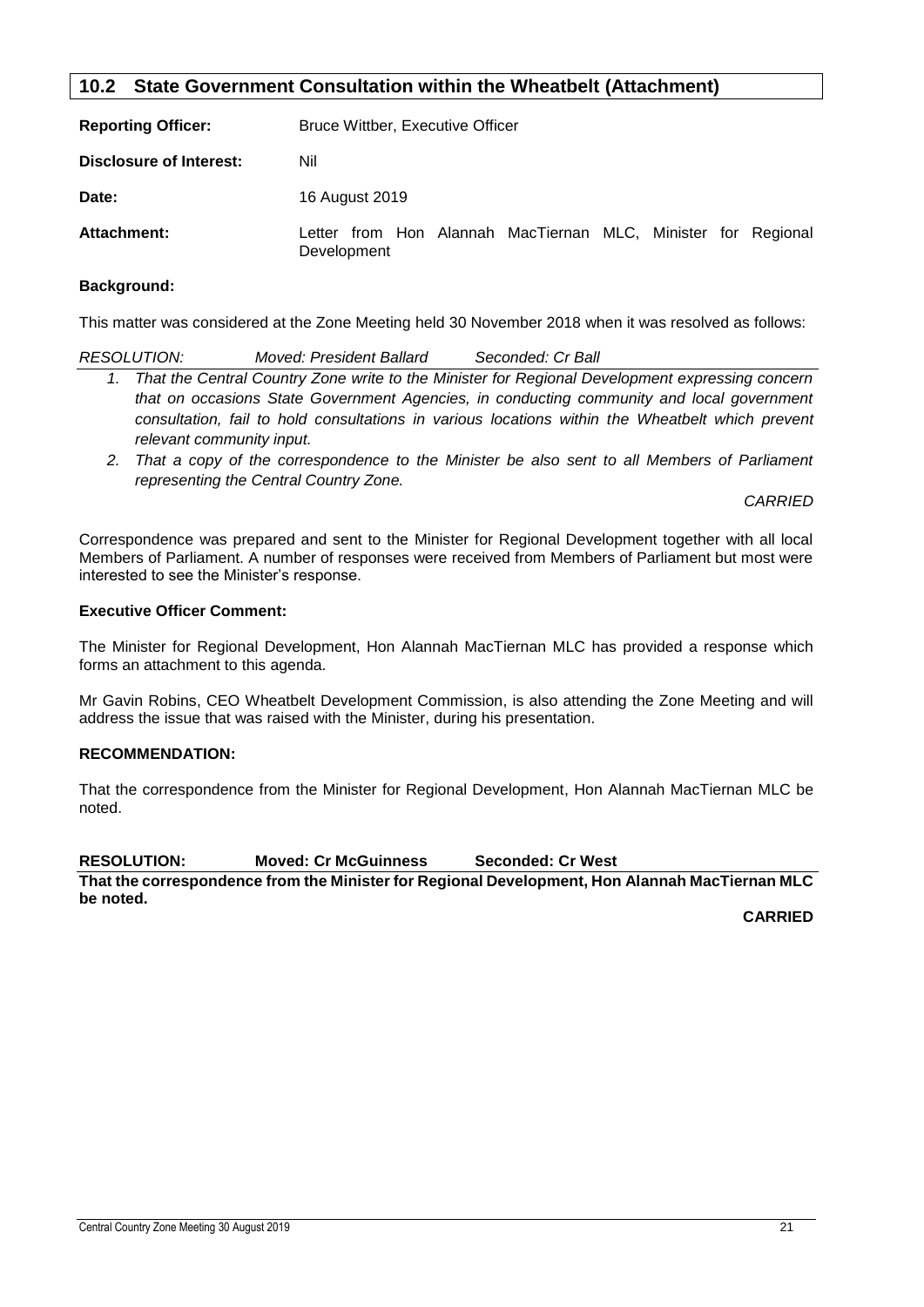#### <span id="page-22-0"></span>**10.3 Partnering Agreement for the Provision of Mutual Aid for Recovery during Emergencies (Attachment)**

| <b>Reporting Officer:</b> | <b>Bruce Wittber, Executive Officer</b>                                                                                   |  |  |
|---------------------------|---------------------------------------------------------------------------------------------------------------------------|--|--|
| Disclosure of Interest:   | Nil                                                                                                                       |  |  |
| Date:                     | 16 August 2019                                                                                                            |  |  |
| <b>Attachments:</b>       | Draft Memorandum of Understanding for the Provision of Mutual Aid during<br><b>Emergencies and Post Incident Recovery</b> |  |  |

#### **Background:**

The Shire of Wagin, following a meeting with Department of Fire and Emergency Services, suggested that local governments in the area should have a Memorandum of Understanding for the Provision of Mutual Aid during Emergencies and Post Incident Recovery (MOU).

The issue was considered at the Zone Meeting on Friday 15 March 2019 when it resolved as follows:

| <i>RESOLUTION:</i> | Moved: Cr Blight                                                      | Seconded: Cr Ball                                                                                    |  |
|--------------------|-----------------------------------------------------------------------|------------------------------------------------------------------------------------------------------|--|
|                    |                                                                       | That the concept of a Memorandum of Understanding for the Provision of Mutual Aid during Emergencies |  |
|                    |                                                                       | and Post Incident Recovery be referred to Member Councils for comment and the matter be listed for   |  |
|                    | consideration at the in-person Zone meeting on Friday 30 August 2019. |                                                                                                      |  |

*CARRIED*

Details of the request to Member Councils was forwarded by email in late March, with a draft of an MOU prepared for the South West Country Zone also forwarded at that time. A reminder has also been forwarded.

#### **Executive Officer Comment:**

The Shire of Narrogin has responded that it has "*no issues with the intent or detail and would support it being endorsed by the Zone*".

In addition the Executive Officer has been in discussion with Adam Smith, District Emergency Management Advisor, Great Southern Region of DFES who is attending the Zone Meeting to assist the Member Councils in working through the concept and implications of the MOU.

Mr Paul Sheedy, Acting CEO, Shire of Dumbleyung has also commented on the concept of the South West MOU as follows:

*Having worked in the South West with their MOU I can comment that it worked very well with the MOU in reality confirming in a formal manner what was actually happening on the ground.* 

*What the MOU does is provide a written commitment by all local governments that very clearly details the responsibilities (including financial) of both the Provider and Requester and allows the relevant persons (CEO, CBFCO, etc.) to confidently makes decisions to assist other local governments knowing that the MOU has been endorsed by the Council.*

Mr Sheedy may care to elaborate at the meeting on his first-hand experience.

Whilst the Zone has used the Peel Region and the South West Region's MOUs as a base on which to develop a position the Executive Officer has prepared a Draft MOU for the Central Country Zone, which forms an attachment to the Zone Agenda.

#### **RECOMMENDATION:**

That, subject to any amendment, the Memorandum of Understanding for the Provision of Mutual Aid during Emergencies and Post Incident Recovery be adopted for a period of three years from the date of signing.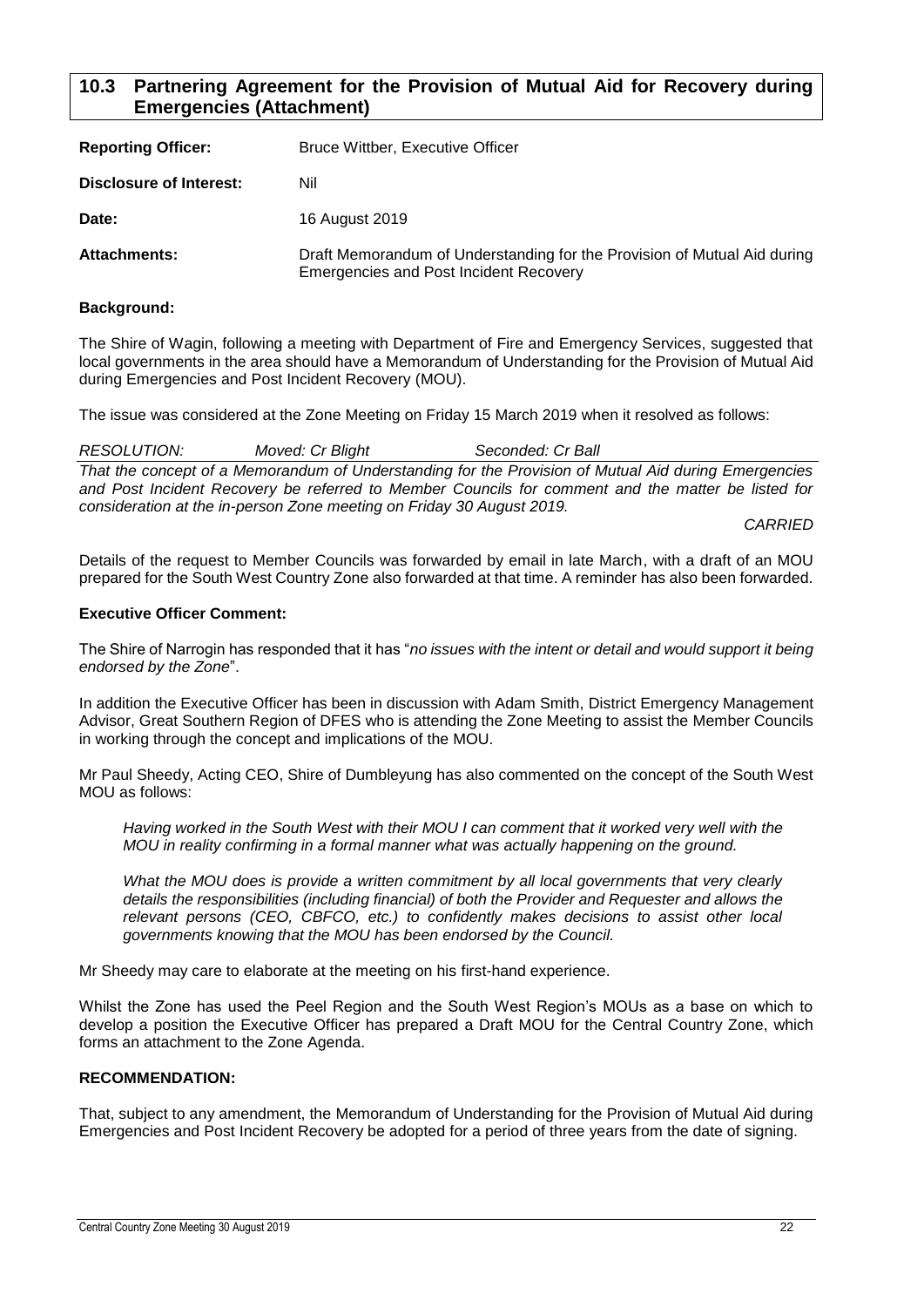**RESOLUTION: Moved: Cr Blight Seconded: Cr Walker**

**That the Memorandum of Understanding for the Provision of Mutual Aid during Emergencies and Post Incident Recovery (MOU) be adopted, subject to the approval of Central Country Zone's Member Councils, for a period of three years from the date of signing, with the MOU to be in place prior to 2019/2020 fire season.**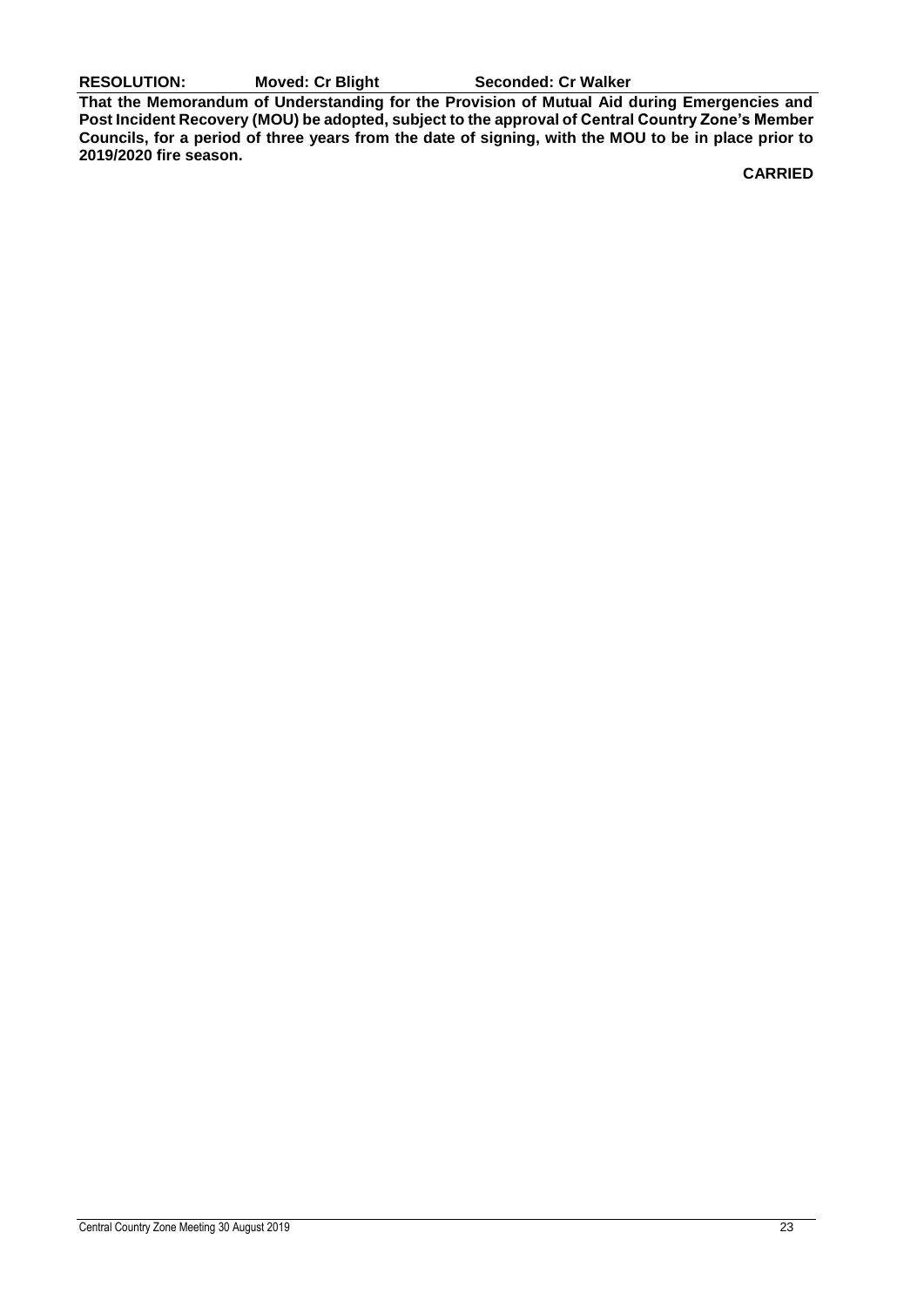#### <span id="page-24-0"></span>**10.4 Future Wheatbelt Conference**

| <b>Reporting Officer:</b> | <b>Bruce Wittber, Executive Officer</b>                                                                                     |
|---------------------------|-----------------------------------------------------------------------------------------------------------------------------|
| Disclosure of Interest:   | BHW Consulting as Executive Officer for the Central Country Zone has<br>been paid an organiser fee for previous conferences |
| Date:                     | 14 August 2019                                                                                                              |
| <b>Attachments:</b>       | Nil                                                                                                                         |

#### **Background:**

At the Zone Meeting on 24 May 2019 the matter of future Wheatbelt Conferences was considered when it was resolved as follows:

| <i>RESOLUTION:</i> | Moved: Cr Ridgway | Seconded: President Ballard                                                                              |  |
|--------------------|-------------------|----------------------------------------------------------------------------------------------------------|--|
|                    |                   | That the Central Country Zone does not support the holding of a Wheatbelt Conference in 2020 however the |  |
|                    |                   | Zone will review the decision in relation to future Wheatbelt Conferences in May 2020.                   |  |

*CARRIED*

Following the advice by the Zone to both the Executive Officer for Avon Midland Country Zone and Great Eastern Country Zone, the Great Eastern Country Zone resolved in respect to the Wheatbelt Conference as follows:

*That the Great Eastern Country Zone position on the Wheatbelt Conference be;*

- *1. There is value in holding Wheatbelt Conferences;*
- *2. Not hold a Wheatbelt Conference in 2020 and look to hold a conference in 2021;*
- *3. Request the three (3) Wheatbelt Zone Executive Committees to meet and discuss the future of Wheatbelt conferences during the 2019 Local Government convention*

A joint meeting of the three Executive Committees was held on Thursday 8 August during Local Government Week. The meeting was attended by Cr Conley, Cr McGuinness, Cr Blight, Cr Crute and Cr De Landgrafft together with the Joint Executive Officers, on behalf of the Central Country Zone.

#### **Executive Officer Comment:**

At the joint meeting it was agreed that the issue of organising a Wheatbelt Conference in 2021 be referred to each Zone to consider following the 2019 Local Government Elections. It was felt in doing this any newly elected Councillors could participate in the discussions at which time the type and scope of any future conference could be considered.

The potential to include elected member training into future conferences was also considered.

Whilst the Central Country Zone, at its meeting on Friday 24 May, agreed to consider the matter again in May 2020, given the outcome from the joint meeting, the Zone's Executive Committee has recommended the Zone give consideration in February 2020 in lieu of May 2020.

#### **RECOMMENDATION:**

That the Central Country Zone reaffirms its decision not to support holding a Wheatbelt Conference in 2020, however will review the decision in relation to future Wheatbelt Conferences in February 2020 instead of May 2020.

#### **RESOLUTION: Moved: Cr Mulroney Seconded: Cr Davies**

**That the Central Country Zone reaffirms its decision not to support holding a Wheatbelt Conference in 2020, however will review the decision in relation to future Wheatbelt Conferences in February 2020 instead of May 2020.**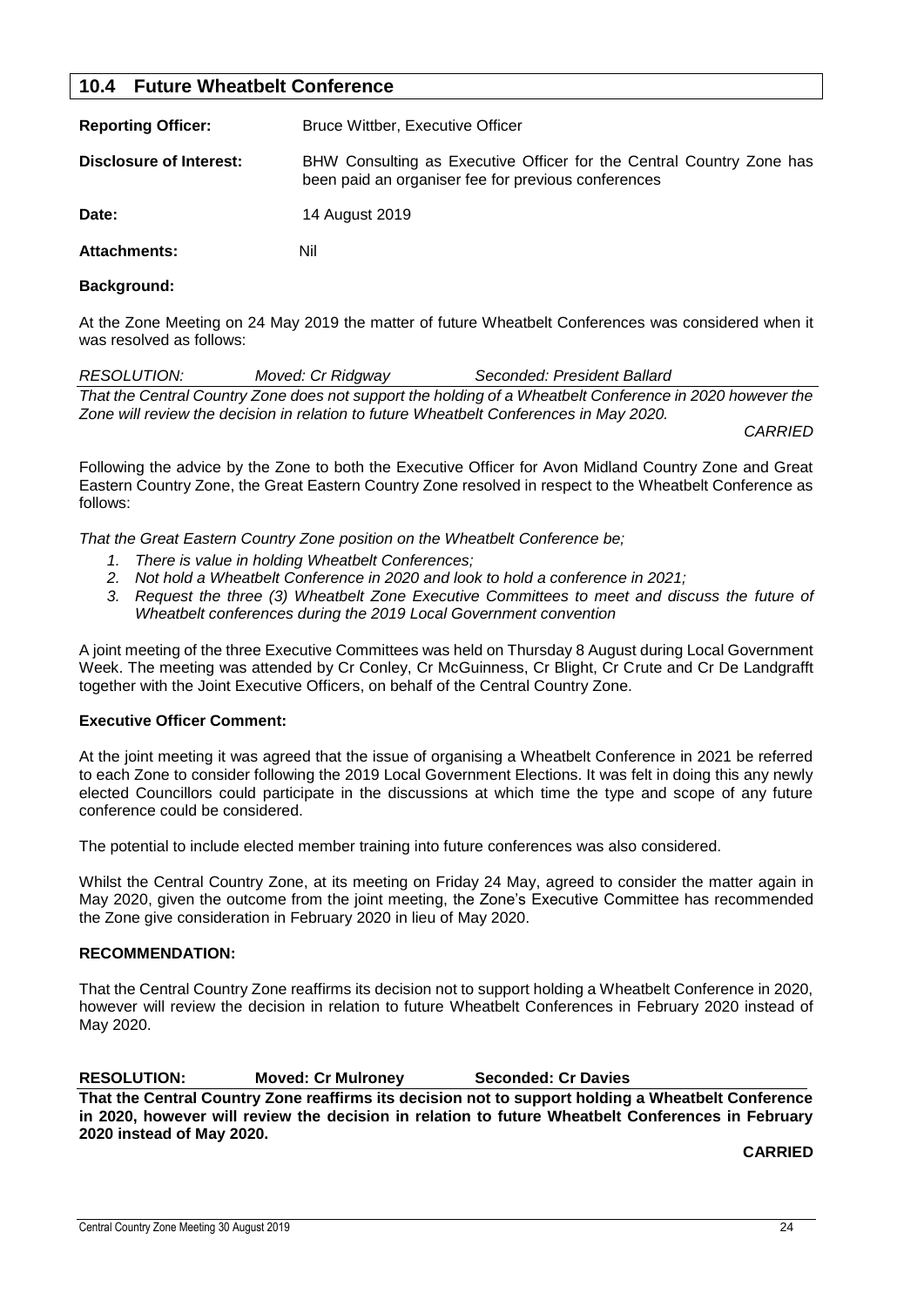#### <span id="page-25-0"></span>**10.5 Public Consultation- Pesticides Regulation Review in Western Australia**

| <b>Reporting Officer:</b> | <b>Bruce Wittber, Executive Officer</b> |
|---------------------------|-----------------------------------------|
| Disclosure of Interest:   | Nil                                     |
| Date:                     | 16 August 2019                          |
| <b>Attachments:</b>       | Nil                                     |

#### **Background:**

Western Australia's (WA) public health legislation has undergone a change to a more risk-based approach as part of an overall process of modernising the regulatory structure of public health. As a result there are existing public health regulations that need to be considered in the development of new *Public Health Act 2016* subsidiary legislation.

A discussion paper on the *Health (Pesticide) Regulations 2011* has been prepared and examines the existing regulatory environment and recommends how the current safety measures may be re-constructed using a modern approach.

A copy of the discussion paper can be found by following the link shown below:

<https://consultation.health.wa.gov.au/environmental-health-directorate/pesticides-regulation-review/>

The Department of Health (DOH) has conducted a risk assessment of several categories of scheduled poisons across the pesticide industry and has identified that the risk profile ranges from low to medium. The risk profile when assessed assuming no regulatory controls, ranges from low to high. Regulatory control brings a significant reduction in risk to the public and is strongly recommended in the new regulatory environment.

The discussion paper presents 3 options for regulating the application of pesticides. The primary focus of the paper has identified 25 questions that will assist stakeholders in providing input into the decision making process to modernise pesticide management.

Community input, including from local government, is now being sought on the proposed methods for management, and comments will inform the development of a final approach.

WALGA through an Infopage is seeking feedback from Member Councils by Monday 16 September 2019 with the following specific information being sought:

- What is your preferred Option?
- Do you agree with DOH that Local Government is 'best placed' to be the enforcement agency?
- What will the resource and other cost implications of these proposed changes be?
- Any additional comments or feedback on the consultation paper. Local Governments are encouraged to send written feedback based on questions above, or a copy of their completed survey to the Community team to assist WALGA in developing a sector submission.

#### **Executive Officer Comment:**

Zone Member Councils will have received correspondence from Dr Andrew Robertson, Chief Health Officer, regarding the DOH's review of the *Health (Pesticides) Regulations 2011* as the implementation of the Act requires a review of all existing public health regulations.

The objective of this review is to ensure appropriate measures are in place to minimise public health risks associated with the use of pesticides in WA. The DOH seeks to determine the best option for managing the public health risks associated with pesticide safety to meet community needs in the future. Principal stakeholders for the review will include:

- Local Government including the WA Local Government Association (WALGA);
- State Government;
- Individuals and organisations captured by pesticide safety regulations in WA;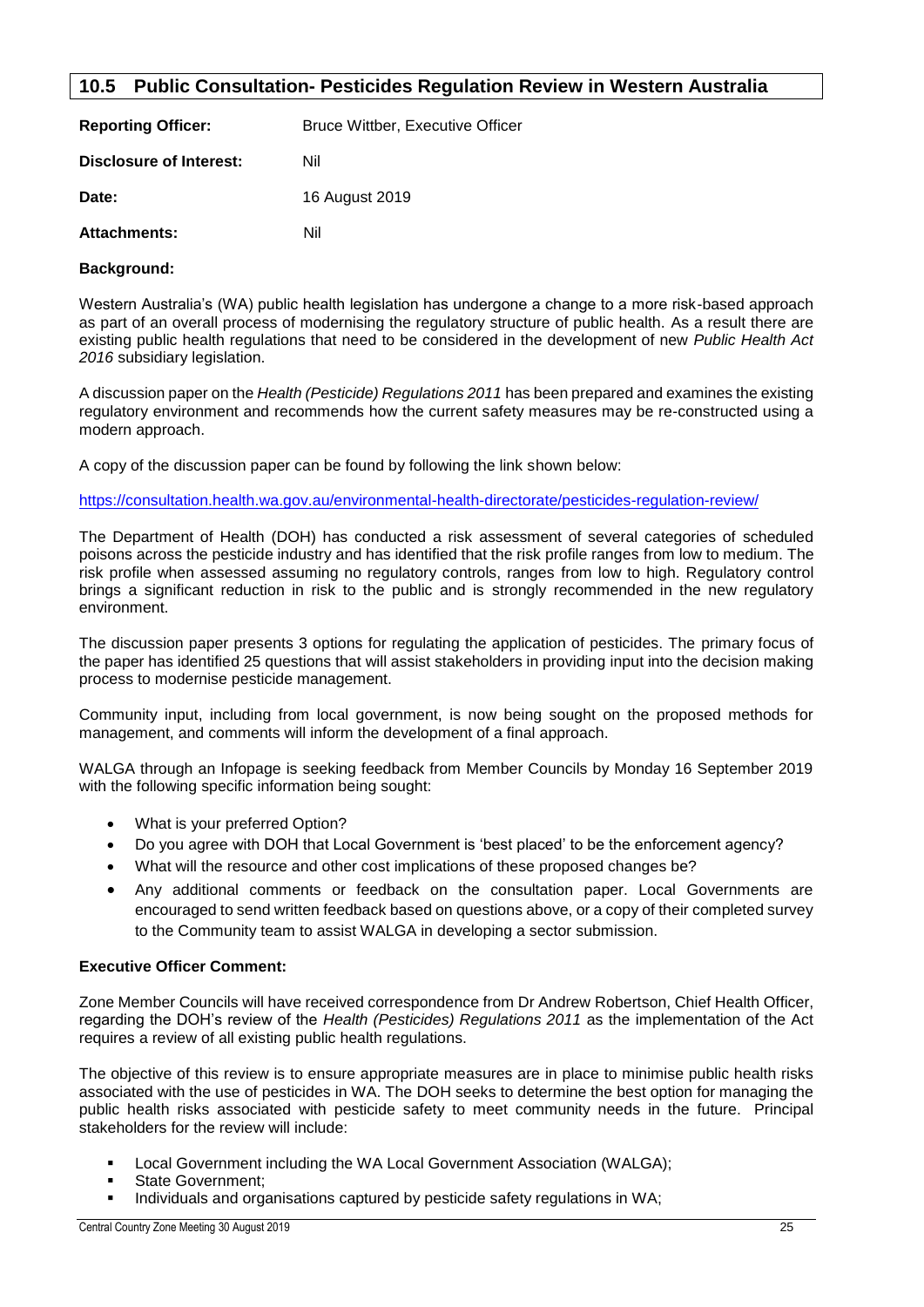- Individuals using high risk pesticide chemicals exempted from licensing in WA;
- Registered Training Organisations; and
- General public.

The discussion paper examines the existing regulatory environment of the pesticide industry and considers how the current safety measures may be re-constructed using a modern approach.

There is also an online survey as part of the DOH's process of consultation. The survey presents a series of options and proposals for regulating the application of pesticide chemicals. Respondents are encouraged to use quantitative data in their answers where possible.

The options presented in the survey are based on the discussion paper.

The results of this consultation will inform the development of the reforms, with the findings intended to give a broad overview of stakeholder opinion. These will be incorporated into an implementation strategy once proposals are finalised.

The discussion paper presents three (3) options for reform for pesticide regulation.

The preferred direction of the DOH is to pursue Option C, which is to repeal the current Regulations and replace them with new regulations under the *Public Health Act 2016*. Within Option C is a number of ways in which the regulations can be developed. One of the suggested ways in which pesticide regulation could be developed is for devolution of the enforcement function of pesticide regulations to local government.

The question which must be asked, do Member Councils want to take on the enforcement function of pesticide regulations? Whilst it is recognised that local government already undertakes enforcement functions under the Public Health Act through the inspection of licenced food premises etc, does local government wish to take on another State Government function, ie allow still further cost shifting from the State Government to local government.

In detailing Option C, the discussion provides both advantages and disadvantages to the adoption of Option C. Advantages include

- 1. Adequate Management of public health risks associated with the use and operation of pesticide chemicals;
- 2. Public safety maintained at a consistently high standard;
- 3. Local Government may utilise cost recovery for registration and inspection;
- 4. Consistency in the application and enforcement of legal obligations;
- 5. Recommends the introduction of Substance Management plans for directing greater responsibility onto high risk pesticide users; and
- 6. Reduces current State Government regulatory burden, as proposed changes seek to remove and reduce unnecessary requirements.

Disadvantages associated with Option C include:

- 1. Changes to regulation may initially result in confusion and extra costs to enforcement agencies upon commencement; and
- 2. Will require information and training to those impacted.

At face value it would appear that Option C has much to offer and it does for the State Government because if adopted, Option C will see local government become responsible for the application and enforcement of any obligations defined within the new pesticide regulation. There is little to recommend Option C to Member Councils because all the advantages identified can still be achieved by the State Government retaining responsibility.

In addition to participation in the online survey, the DOH is also accepting written submissions. Submissions must be received by **5:00pm (WST), Thursday 10 October 2019.** Late submissions will not be considered.

At a time when the sector is under attack from several quarters on what some perceive as the excessive red tape applied by local governments across the State, the last thing the sector needs is further administrative burdens to be thrust upon it.

The Executive Officer believes that a multipronged approach should be taken to the review of the *Health (Pesticides) Regulations 2011*. The recommendation as presented provides for this.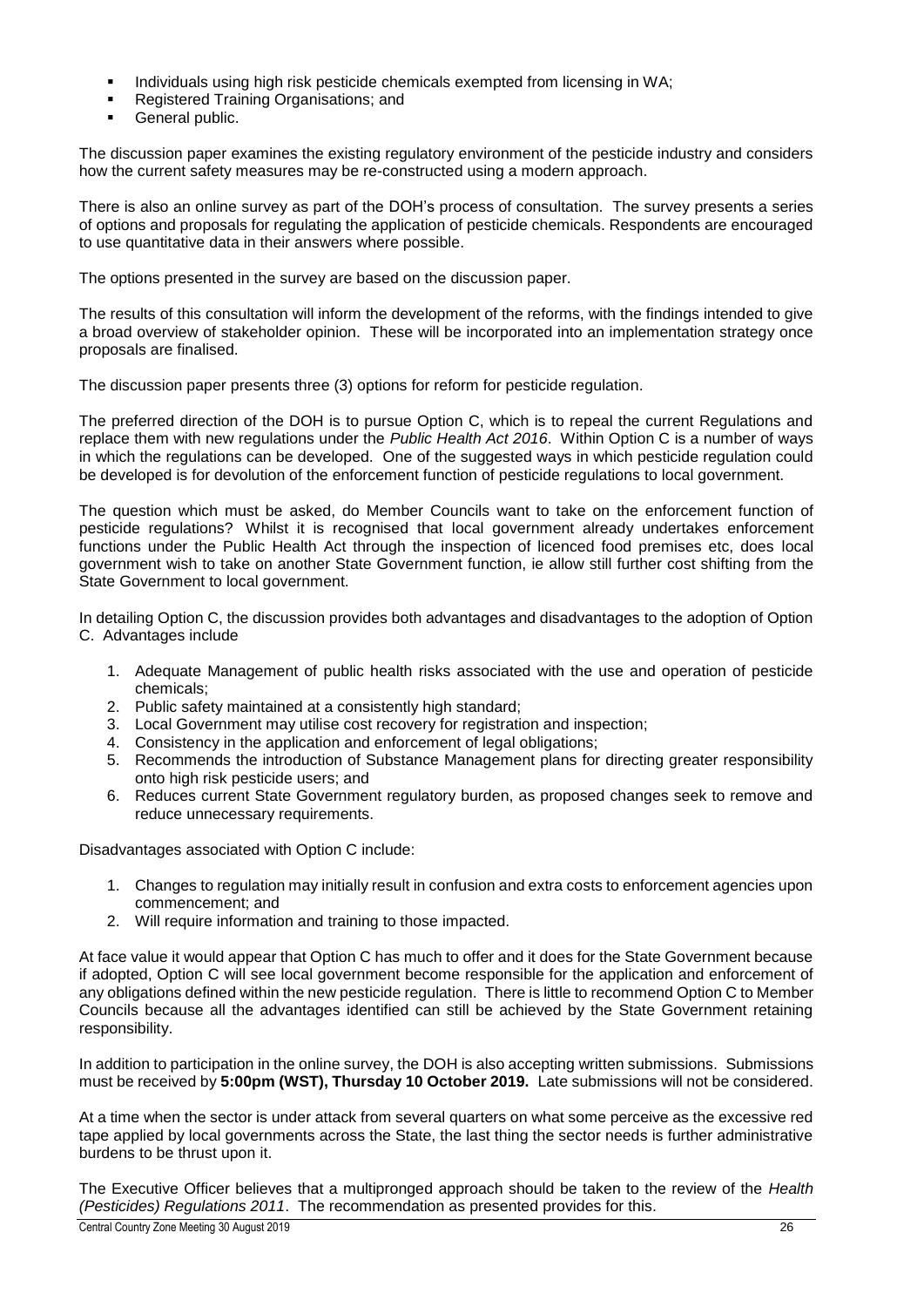#### **RECOMMENDATION:**

That the Central Country Zone encourages Member Councils:

- 1. to provide comments to WALGA to enable it to prepare a comprehensive submission in relation to the *Health (Pesticides) Regulations 2011;* and
- 2. to the complete the online survey developed by the Department of Health as part of its review of *Health (Pesticides) Regulations 2011.*

#### **RESOLUTION: Moved: Cr McGuinness Seconded: Cr Davies**

**That the Central Country Zone encourages Member Councils:**

- **1. to provide comments to WALGA to enable it to prepare a comprehensive submission in relation to the** *Health (Pesticides) Regulations 2011;* **and**
- **2. to the complete the online survey developed by the Department of Health as part of its review of** *Health (Pesticides) Regulations 2011.*

**CARRIED**

**RESOLUTION: Moved: Cr Baker Seconded: Cr Blight**

**That the Central Country Zone consider the late item 10.6 Lack of Respect and Responsiveness to Local Government and Managing Unwarranted, Untruthful and Sensationalised Reporting of Local Government – 4WDL VROC.**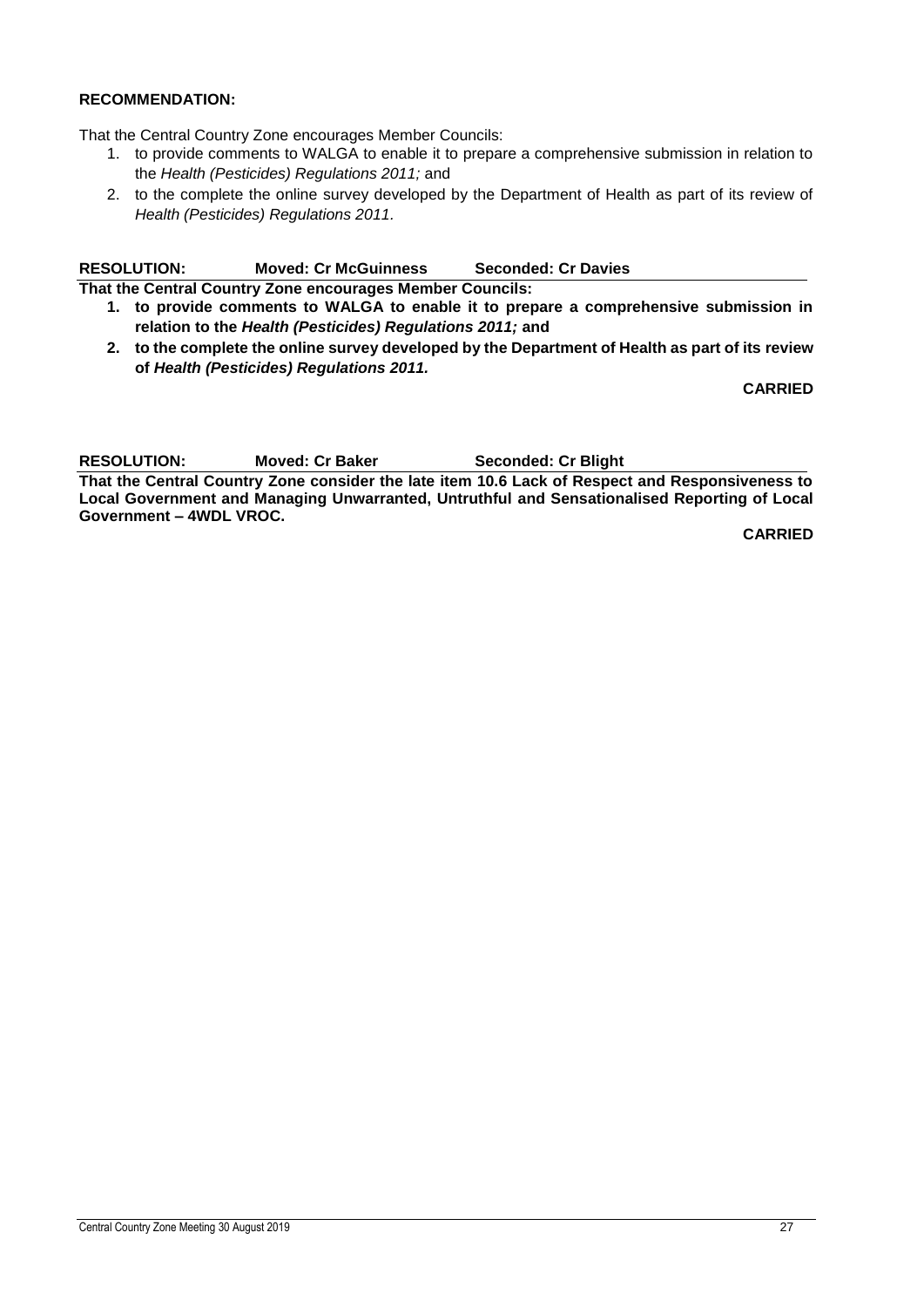#### <span id="page-28-0"></span>**10.6 Lack of Respect and Responsiveness to Local Government and Managing Unwarranted, Untruthful and Sensationalised Reporting of Local Government – 4WDL VROC**

| <b>Reporting Officer:</b> | Executive Officer 4WDL VROC |
|---------------------------|-----------------------------|
| Disclosure of Interest:   | Nil                         |
| Date:                     | 28 August 2019              |
| <b>Attachments:</b>       | Nil                         |
|                           |                             |

#### **Background:**

The following matter has been submitted by the 4WDL VROC for consideration by the Central Country Zone.

Members of the 4WDL VROC at its meeting on the 13 August 2019 raised concerns about the following matters:

#### **1. The lack of respect and responsiveness to Local Government by the State Government and its agencies and departments.**

From an operational perspective, outstanding matters and approvals requiring to be progressed for Local Government by State Government through just about the whole spectrum of "public services" (Main Roads, Planning, Environment, Lands, Native Title etc) do not seem to be given much priority. Local Governments have to repeatedly follow things up to ensure that matters are progressed and finalised. The reason for this may be a combination of staffing resource deficiencies in these departments and agencies having been depleted to the point where staff are severely overburdened; and a culture shift within the State Government public sector; that (because it is under resourced) it is acceptable to let things drift. A good example of this are the delays experienced by Local Government on issues related to the progressing of Western Australian Natural Disaster Relief Arrangements (WANDRA) claims.

The State Government, (through its imposition of legislative compliance and regulation requirements on Local Government, accompanied by stringent response timelines) demands prompt responses from Local Government as a matter of course. When, however, Local Government require responses from State Government Departments and agencies to progress matters critical to their communities, response rates are often abysmally slow to the point where nothing would happen unless concerted measures were taken to follow thing up. This demonstrates a paternalistic imbalance and lack of respect by State Government to Local Government.

At a political level, Local Government needs the support of the State Government as an *active partner* in progressing priorities for their respective communities. Some regular acknowledgement by State Government on the role and value of Local Government is needed, rather than the Local Government sector being collectively disparaged (or not defended) on the occasions when a small number of Councils default.

#### **2. Managing unwarranted, untruthful and sensationalised reporting of Local Government by some sections of the media.**

Local Government has always been subject to media reporting designed to arouse the interest of the general public and it is accepted by the sector that when local governments make mistakes or default in some way that it is appropriate that those in default *"take it on the chin."* There is increasing concern, however, that some media players seem to be perpetually targeting Local Government through very unbalanced reporting which, is often untruthful, presents only one side of the story, or presents an overly negative and unrepresentative bias in the quest for the headline that grabs attention. This negative bias against Local Government has prompted the question in some quarters as to whether the same newspaper that seems to pillory Local Government at every opportunity deserves the substantial support and ongoing advertising revenue from the sector as it has in the past.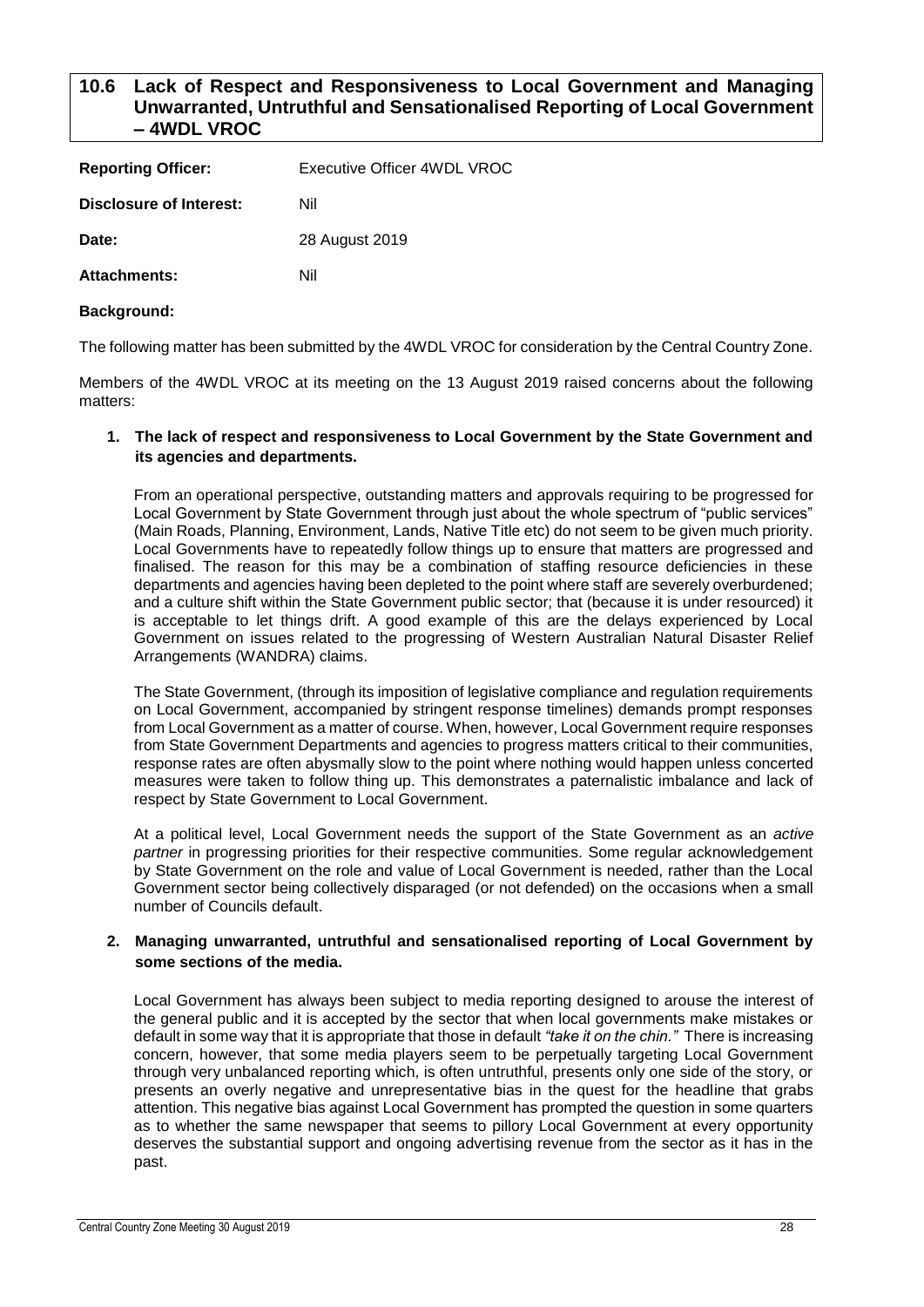Local Government is simply seeking a fair go in having a balanced reporting regime. WALGA to its credit has, for some time, publicised positions and matters relevant to the sector in an effort to convey the real story to the public. It is believed however that additional support for the sector is needed in calling out the blatant misreporting, mistruths, predatory and mischievous behavior of some within the media who are hell bent on disparaging Local Government, in the quest for a story, however inaccurate it may be.

#### **Zone Executive Officer Comment:**

No further comment.

#### **RECOMMENDATION:**

- 1. That the Central Country Zone request WALGA to take a more proactive approach in insisting that the State Government (including its agencies and departments) cooperate properly and respectfully in its dealings with Local Government as an equal partner, in trying to achieve outcomes for the community at large.
- 2. That WALGA make a concerted effort to dispel mistruths perpetuated by some sections of the media and strive to ensure that a more balanced reporting regime prevails.

#### **RESOLUTION: Moved: Cr Baker Seconded: Cr McGuinness**

- **1. That the Central Country Zone request WALGA to take a more proactive approach in insisting that the State Government (including its agencies and departments) cooperate properly and respectfully in its dealings with Local Government as an equal partner, in trying to achieve outcomes for the community at large.**
- **2. That WALGA continue its concerted effort to dispel mistruths perpetuated by some sections of the media and strive to ensure that a more balanced reporting regime prevails.**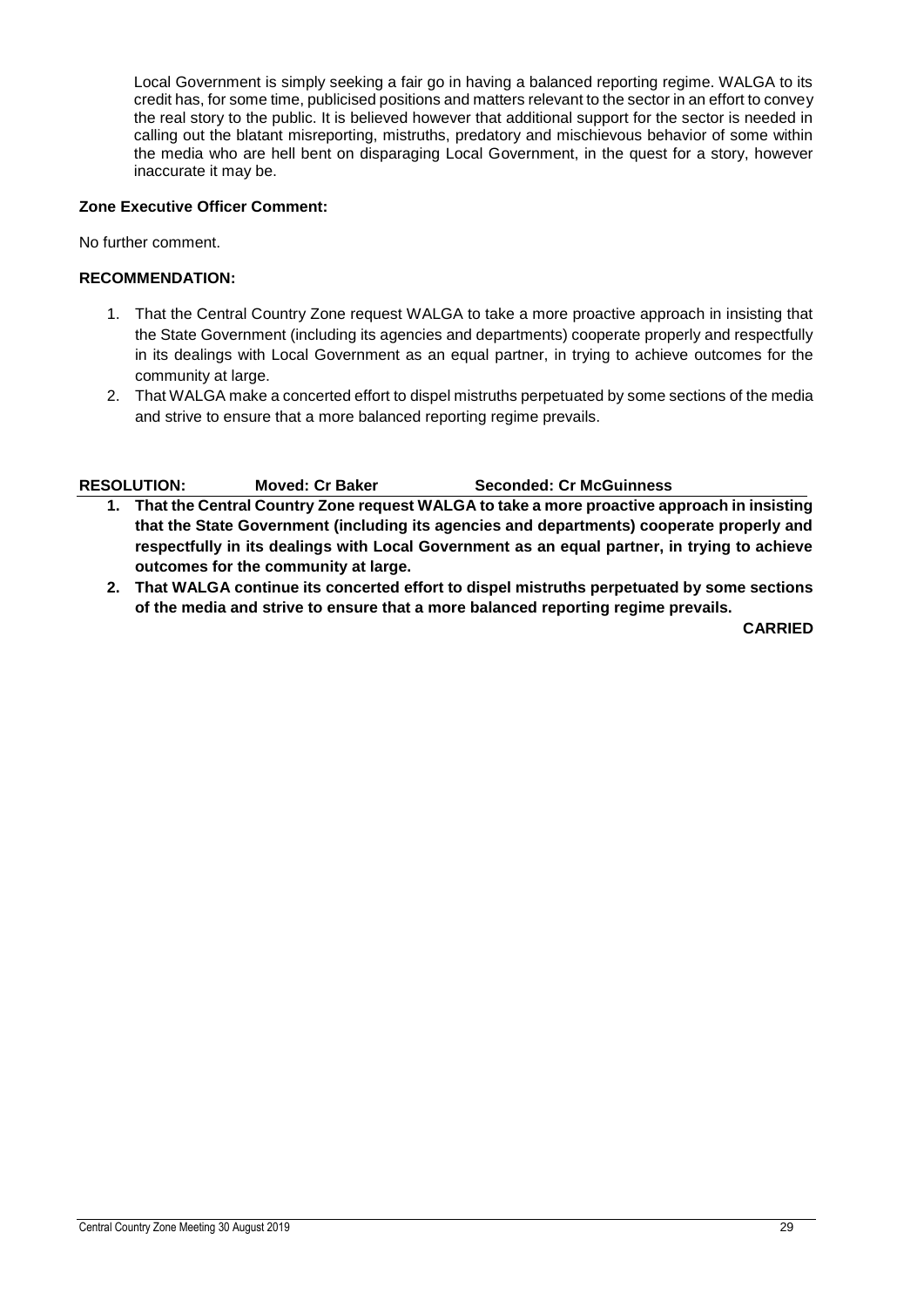## <span id="page-30-0"></span>**11.0 ZONE BUSINESS - OTHER BUSINESS/URGENT BUSINESS**

Nil

## <span id="page-30-1"></span>**12.0 ZONE BUSINESS - EMERGING ISSUES**

*(The intent of the item is to enable Member Councils to bring to the attention of the delegates a matter that is developing. It is proposed that the matter will be tabled for discussion but not decision and then enable Member Councils to take the information away and consider an outcome for possible consideration at the next Zone meeting.)*

Nil

## <span id="page-30-2"></span>**13.0 MEMBERS OF PARLIAMENT**

Hon Laurie Graham MLC, Member for Agricultural Region

## <span id="page-30-3"></span>**14.0 OTHER REPRESENTATIVES REPORTS**

#### <span id="page-30-4"></span>**14.1 Department of Local Government, Sport and Cultural Industries (Attachment)**

Presenting the August – September 2019 WALGA Zone Update

Ms Jenifer Collins, Regional Manager Wheatbelt, Department of Local Government, Sport and Cultural Industries

Mr Luke Stevens, Senior Legislation and Strategy Officer, Department of Local Government, Sport and Cultural Industries

#### <span id="page-30-5"></span>**14.2 Wheatbelt Development Commission**

Mr Gavin Robins, CEO

#### <span id="page-30-6"></span>**14.3 Regional Development Australia (RDA) Wheatbelt (Attachment)**

Presenting the Wheatbelt RDA Update Report

#### <span id="page-30-7"></span>**14.4 Main Roads WA**

Nil

#### <span id="page-30-8"></span>**14.5 Department of Fire and Emergency Services**

Mr Adam Smith District Emergency Management Advisor, Great Southern Region Operations

## <span id="page-30-9"></span>**15.0 DATE, TIME AND PLACE OF NEXT MEETING**

Central Country Zone Executive Meeting – Wednesday 16 October 2019 – Teleconference (this meeting is early because of the Local Government Elections)

Friday 29 November 2019 – Shire of Cuballing

## <span id="page-30-10"></span>**16.0 CLOSURE**

Prior to closing the meeting Cr Conley wished to acknowledge and express thanks and appreciation, on behalf of the Zone, for the contribution to the Zone and local government of Cr Ridgway, Cr Baker and Cr Harrington who he understood would not be seeking election at the upcoming local government elections.

Cr Conley extended best wishes to any delegates who may be nominating for re-election.